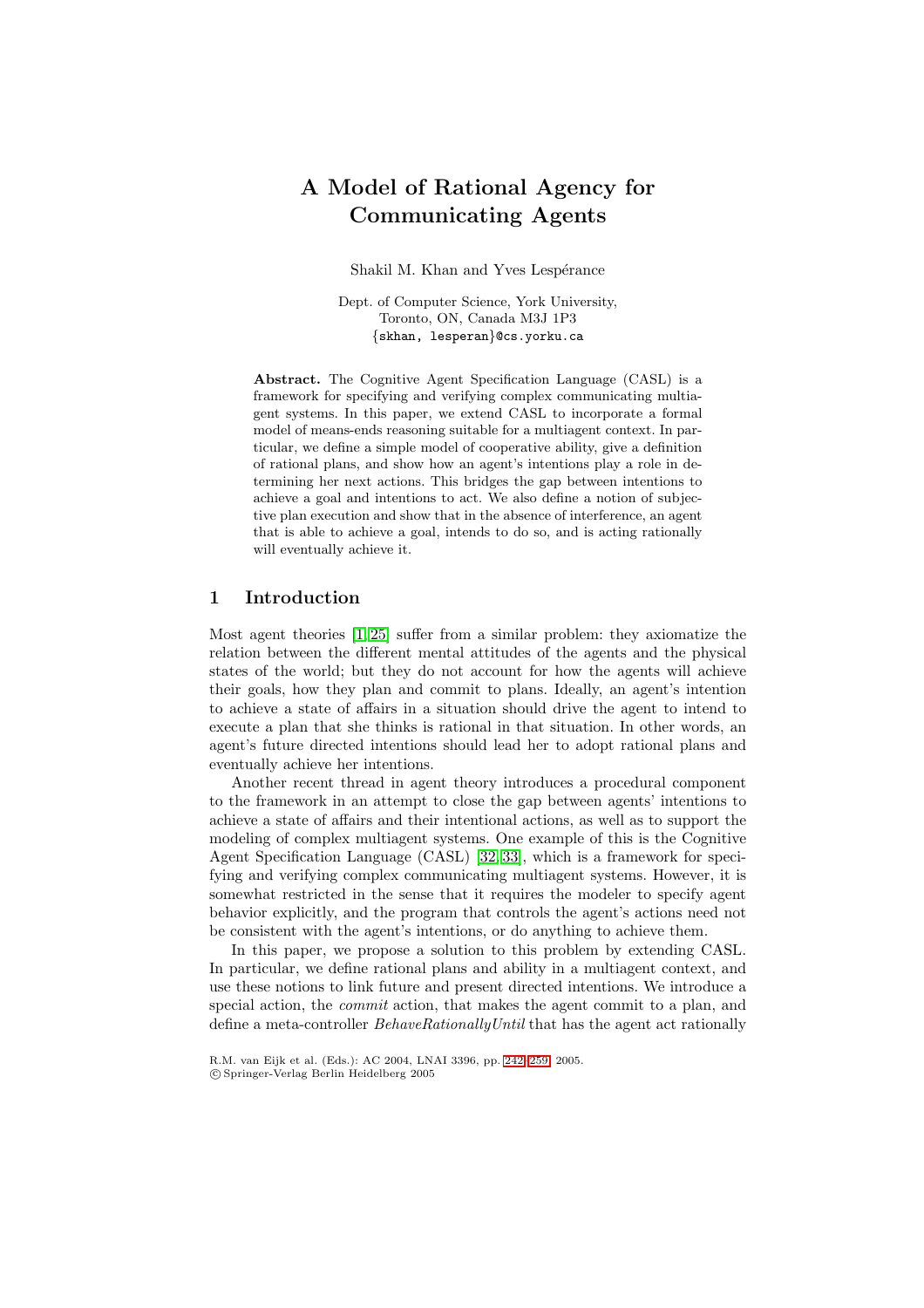to achieve a specific goal by choosing and committing to a rational plan, and carrying it out. We also define a notion of subjective execution of plans where the agent must have the required knowledge to execute the plan. Then we show that given that an agent has an intention, she will act to achieve it provided that she is able to do so.

The paper is organized as follows: in the next section, we outline previous work on CASL. In Section 3, we develop a simple formalization of cooperative ability for agents working in a multiagent setting. In Section 4, we define rational plans, relate future and present directed intentions, and discuss what it means for an agent to behave rationally and execute plans subjectively.We also state a theorem that links an agent's intentions and abilities to the eventual achievement of her intentions.

## **2 CASL**

In CASL [\[32, 33\]](#page-17-0), agents are viewed as entities with mental states, i.e., knowledge and goals, and the specifier can define the behavior of the agents in terms of these mental states. CASL combines a declarative action theory defined in the situation calculus with a rich programming/process language, ConGolog [\[5\]](#page-16-0). Domain dynamics and agents' mental states are specified declaratively in the theory, while system behavior is specified procedurally in ConGolog.

In CASL, a dynamic domain is represented using an action theory [\[27\]](#page-17-0) formulated in the situation calculus [\[21\]](#page-17-0), a second order language for representing dynamically changing worlds in which all changes are the result of named actions. CASL uses a theory that includes the following set of axioms:

- **–** domain-independent foundational axioms describing the structure of situations [\[14\]](#page-16-0),
- **–** action precondition axioms, one per action,
- **–** successor state axioms (SSA), one per fluent, that encode both effect and frame axioms and specify exactly when the fluent changes [\[26\]](#page-17-0),
- **–** initial state axioms describing what is true initially including the mental states of the agents,
- **–** axioms identifying the agent of each action, and,
- **–** unique name axioms for actions.

Within CASL, the behavior of agents is specified using the notation of the logic programming language ConGolog [\[5\]](#page-16-0), the concurrent version of Golog [\[19\]](#page-17-0). A typical ConGolog program is composed of a sequence of procedure declarations, followed by a complex action. Complex actions can be composed using constructs that include the ones given in Table  $1<sup>1</sup>$ . These constructs are mostly

 $1$  Since we have predicates that take programs as arguments, we need to encode programs as first-order terms as in [\[5\]](#page-16-0). For notational simplicity, we suppress this encoding and use formulae as terms directly. Also, here  $\phi$  is used to denote a formula whose fluents may contain a placeholder now that stands for the situation in effect at the time that  $\phi$  is tested.  $\phi(s)$  is the formula that results from replacing now with s. Where the intended meaning is clear, we suppress the placeholder.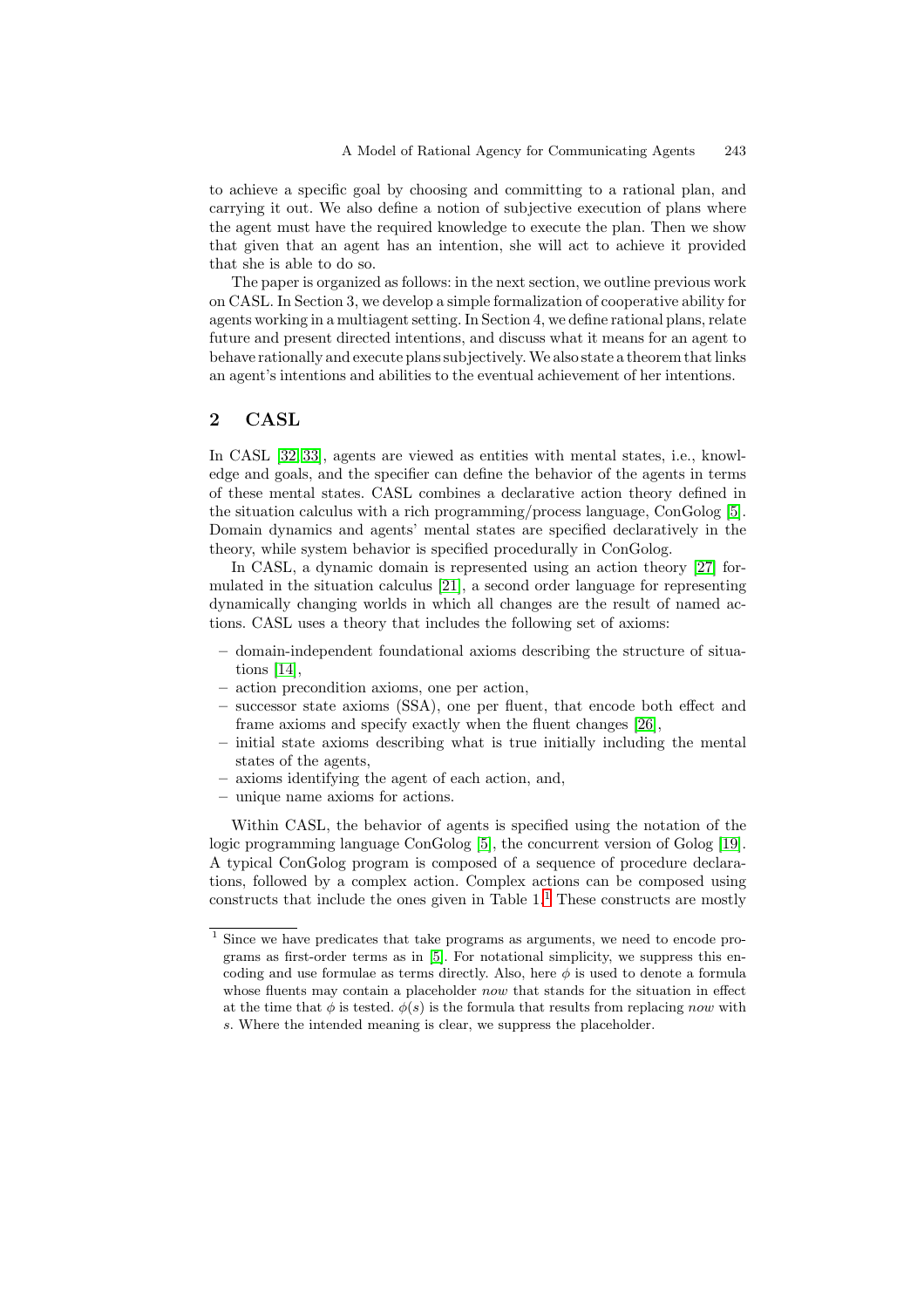| a,                                               | primitive action           |
|--------------------------------------------------|----------------------------|
| $\phi$ ?,                                        | wait for a condition       |
| $(\delta_1;\delta_2),$                           | sequence                   |
| $(\delta_1   \delta_2),$                         | nondeterministic choice    |
| $\pi x.\delta$ .                                 | nondet. choice of argument |
| If $\phi$ Then $\delta_1$ Else $\delta_2$ EndIf, | conditional                |
| While $\phi$ Do $\sigma$ EndWhile,               | while loop                 |
| $\beta(\overrightarrow{p}),$                     | procedure call.            |
|                                                  |                            |

#### **Table 1.** Examples of ConGolog Constructs

self-explanatory. Intuitively,  $\pi x.\delta$  nondeterministically picks a binding for the variable x and performs the program  $\delta$  for this binding of x. ConGolog also supports nondeterministic iteration, concurrent execution with and without priorities, and interrupts. To deal with multiagent processes, primitive actions in CASL take the agent of the action as argument.

The semantics of the ConGolog process description language is defined in terms of *transitions*, in the style of structural operational semantics [\[24\]](#page-17-0). Two special predicates *Final* and *Trans* are introduced, and are characterized by defining axioms for each of the above constructs, where  $Final(\delta, s)$  means that program  $\delta$  may legally terminate in situation *s*, and where  $Trans(\delta, s, \delta', s')$ means that program  $\delta$  in situation  $s$  may legally execute one step, ending in situation *s*<sup> $\prime$ </sup> with program  $\delta$ <sup> $\prime$ </sup> remaining. The overall semantics of a ConGolog program is specified by the *Do* relation:

$$
Do(\delta, s, s') \doteq \exists \delta' \cdot (Trans^*(\delta, s, \delta', s') \wedge Final(\delta', s')).
$$

 $Do(\delta, s, s')$  holds if and only if *s'* can be reached by performing a sequence of transitions starting with program  $\delta$  in *s*, and the remaining program  $\delta'$  may legally terminate in *s'*. Here,  $Trans<sup>*</sup>$  is the reflexive transitive closure of the transition relation *Trans*.

CASL allows the specifier to model the agents in terms of their mental states by including operators to specify agents' information (i.e., their knowledge), and motivation (i.e., their goals or intentions). Following [\[22, 30\]](#page-17-0), CASL models knowledge using a possible worlds account adapted to the situation calculus.  $K(agt, s', s)$  is used to denote that in situation *s*, *agt* thinks that she could be in situation  $s'$ .  $s'$  is called a *K-alternative situation* for  $agt$  in  $s$ . Using  $K$ , the knowledge or belief of an agent, Know( $agt, \phi, s$ ), is defined as  $\forall s' (K (agt, s', s) \supset \phi(s'))$ , i.e. *agt* knows *φ* in *s* if *φ* holds in all of *agt*'s *K*-accessible situations in *s*. Two useful abbreviations are also defined: KWhether(*agt, φ, s*)  $\dot{=}$  Know(*agt, φ, s*)  $∨$  Know(*agt*,  $¬φ$ , *s*), i.e., *agt* knows whether *φ* holds in *s*, and KRef(*agt*, *θ*, *s*)  $=$  $\exists t$ .Know(*agt, t* =  $\theta$ , *s*), i.e., *agt* knows who/what  $\theta$  is. In CASL, *K* is constrained to be reflexive, transitive, and euclidean in the initial situation to capture the fact that agents' knowledge is true, and that agents have positive and negative introspection. As shown in [\[30\]](#page-17-0), these constraints then continue to hold after any sequence of actions since they are preserved by the successor state axiom for *K*.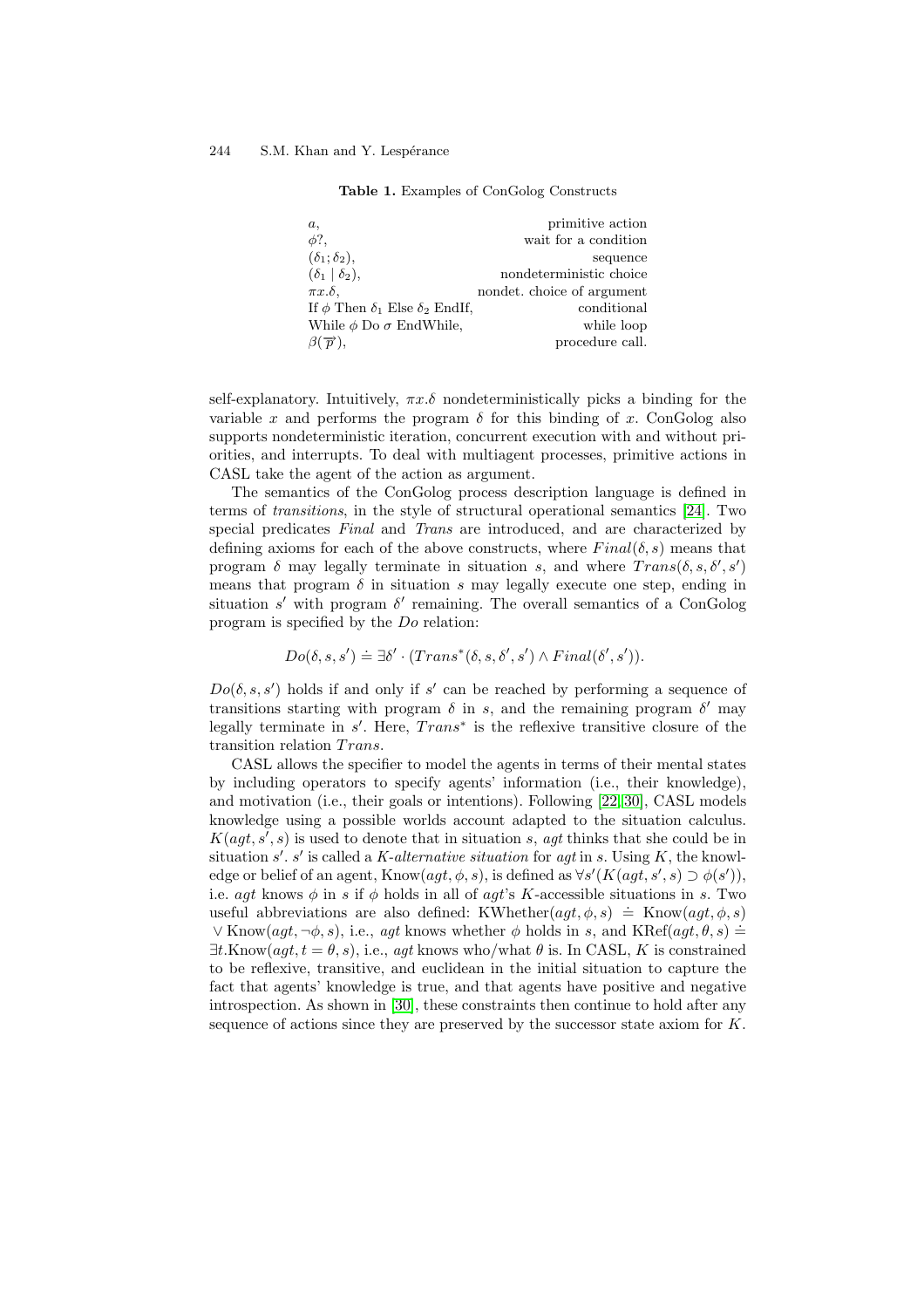Scherl and Levesque [\[30\]](#page-17-0) showed how to capture the changes in beliefs of agents that result from actions in the successor state axiom for *K*. These include knowledge-producing actions that can be either binary sensing actions or nonbinary sensing actions. Following [\[18\]](#page-17-0), the information provided by a binary sensing action is specified using the predicate  $SF(a, s)$ , which holds if the action *a* returns the binary sensing result 1 in situation *s*. Similarly for non-binary sensing actions, the term  $sff(a, s)$  is used to denote the sensing value returned by the action.

Lespérance  $[17]$  extends the SSA of *K* in  $[30]$  to support two variants of the *inform* communicative action, namely *informWhether* and *informRef*. Here,  $\hat{a}$  *inform*( $\hat{i}$ *nf, agt,*  $\phi$ *), informW hether*( $\hat{i}$ *nf, agt,*  $\psi$ *), and*  $\hat{i}$  *<i>informRef*( $\hat{i}$ *nf, agt,*  $\theta$ *)* mean that *inf* informs *agt* that  $\phi$  currently holds, *inf* informs *agt* about the current truth value of  $\psi$ , and *inf* informs *agt* of who/what  $\theta$  is, respectively. The preconditions of these three actions are as follows:<sup>2</sup>

 $Poss(inform(inf,agt, \phi), s) \equiv$  $\text{Know}(inf, \phi, s) \land \neg \text{Know}(inf, \text{KWhether}(agt, \phi, now), s),$ 

 $Poss(informWhether(inf, aqt, \psi), s) \equiv$ 

KWhether $(inf, \psi, s) \wedge \neg \text{Know}(inf, \text{KWhether}(agt, \psi, now), s)$ 

 $Poss(informRef(inf, agt, \theta), s) \equiv$  $KRef(inf, \theta, s) \wedge \neg Know(inf, KRef(aqt, \theta, now), s).$ 

In other words, the agent *inf* can inform *agt* that  $\phi$ , iff *inf* knows that  $\phi$  currently holds, and does not believe that *agt* currently knows the truth value of  $\phi$ , and similarly for *informWhether* and *informRef*. The SSA for *K* is defined as follows:

 $K(agt, s^*, do(a, s)) \equiv \exists s'. [K(agt, s', s) \land s^* = do(a, s') \land Poss(a, s') \land s^* = do(a, s')$  $((BinarySensingAction(a) ∧ Agent(a) = agt) ⊃ (SF(a, s') ≡ SF(a, s))) ∧$ ((*NonBinarySensingAction*(*a*) ∧ *Agent*(*a*) = *agt*) ⊃  $(sff(a, s') = sff(a, s))) \wedge$  $\forall inf, \phi \text{. } (a = inform(inf,agt, \phi) \supset \phi(s')) \land$  $\forall inf, \psi \ldotp (a = informWhether(inf,agt, \psi) \supset (\psi(s') \equiv \psi(s))) \wedge$  $\forall inf, \theta \text{. } (a = informRef(inf,agt, \theta) \supset (\theta(s') = \theta(s)))].$ 

This says that after an action happens, every agent learns that it has happened. Moreover, if the action is a sensing action, the agent performing it acquires knowledge of the associated proposition or term. Furthermore, if the action involves someone informing *agt* that *φ* holds, then *agt* knows this afterwards, and

<sup>&</sup>lt;sup>2</sup> We modified the preconditions given in CASL by adding the second clause on the right side. Also, the SSA for K presented here is a bit different from that of CASL, and similar to the one given by Lespérance  $[17]$ .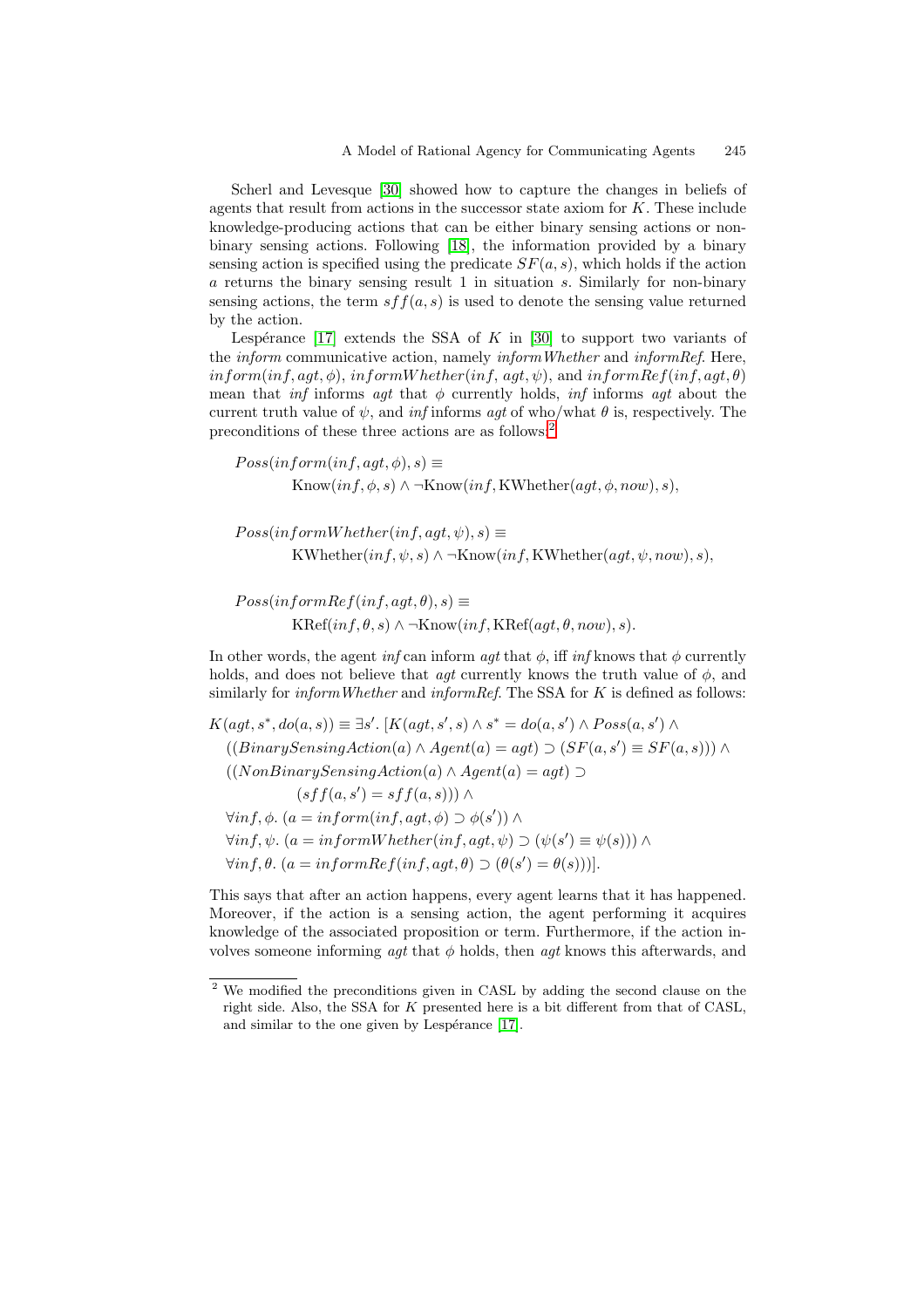similarly for *informWhether* and *informRef*. Note that since all agents are aware of all actions, with  $\inf \text{form}(\inf, \text{agt}, \phi)$ , every agent learns that  $\phi$  is true. However, with *informW hether*(*inf, agt, ψ*) and *informRef*(*inf, agt, θ*), only the addressee learns the truth value/value of  $\psi/\theta$ . So with the latter, there is some privacy in the communication.<sup>3</sup> Also note that this axiom only handles knowledge expansion, not revision.

CASL extends the framework described in [\[15\]](#page-16-0) to incorporate goal expansion and a limited form of goal contraction. Goals or intentions are modeled using an accessibility relation *W* over possible worlds (situations, in this case). The *W*-accessible worlds for an agent are the ones where she thinks that all her goals are satisfied. *W*-accessible worlds may include worlds that the agent thinks are impossible, unlike Cohen and Levesque's [\[1\]](#page-16-0) *G*-accessible worlds. But intentions are defined in terms of the more primitive *W* and *K* relations so that the intention accessible situations are *W*-accessible situations that are also compatible with what the agent knows, in the sense that there is a *K*-accessible situation in their history.<sup>4</sup> This guarantees that agents' intentions are realistic, that is, agents can only intend things that they believe are possible. Thus we have:

 $Int(agt, \psi, s) \doteq$ ∀*now, then.*[*W*(*agt, then, s*) ∧ *K*(*agt, now, s*) ∧ *now* ≤ *then*] ⊃ *ψ*(*now, then*)*.*

This means that the intentions of an agent in *s* are those formulas that are true for all intervals between situations *now* and *then* where the situations *then* are *W*-accessible from *s* and have a *K*-accessible situation in their history, namely *now*. Intentions are future oriented, and any goal formula will be evaluated with respect to a finite path defined by a pair of situations, a begining situation *now* and an ending situation *then*. This formalization of goals can deal with both achievement goals and maintenance goals. An achievement goal  $\psi$  is said to be eventually satisfied if  $\psi$  holds in some situation  $s'$  over the interval between *now* and *then*.<sup>5</sup> Eventually( $\psi$ , *now*, *then*) is defined as  $\exists s'.(now \le s' \le then \land \psi(s'))$ . In [\[31\]](#page-17-0), Shapiro showed that positive and negative introspection of intentions can be modeled by placing the following constraints on *K* and *W*:

a) 
$$
\forall s_1, s_2, s. K(agt, s_1, s) \land G(agt, s_2, s) \supset G(agt, s_2, s_1),
$$
  
b)  $\forall s_1, s_2, s. K(agt, s_1, s) \land G(agt, s_2, s_1) \supset G(agt, s_2, s).$ 

(*a*) yields positive introsepection of intentions, whereas (*b*) gives negative introspection. To make sure that agents' wishes and intentions are consistent, *W* is also constrained to be serial.

 $3$  In [\[13\]](#page-16-0), we show how one can formalize  $inform$  actions to appear as  $informWhether$ actions to third parties, thus enhancing privacy.

<sup>&</sup>lt;sup>4</sup> Intention accessible situations  $G(agt, s', s)$  are defined using K and W as<br> $W(at, s') \triangleq \frac{S}{a'}$   $K(at, s' \triangleq \triangleq s'$  and  $S$  accessible situation is a  $W(agt, s', s) \wedge \exists s''. K(agt, s'', s) \wedge s'' \leq s',$  that is, a G-accessible situation is a W accessible situation that has a K accessible situation in its history.

 $W$ -accessible situation that has a K-accessible situation in its history.<br><sup>5</sup> Once again, *now* and *then* are not actual situations, but placeholders for situations that are bound in the definition.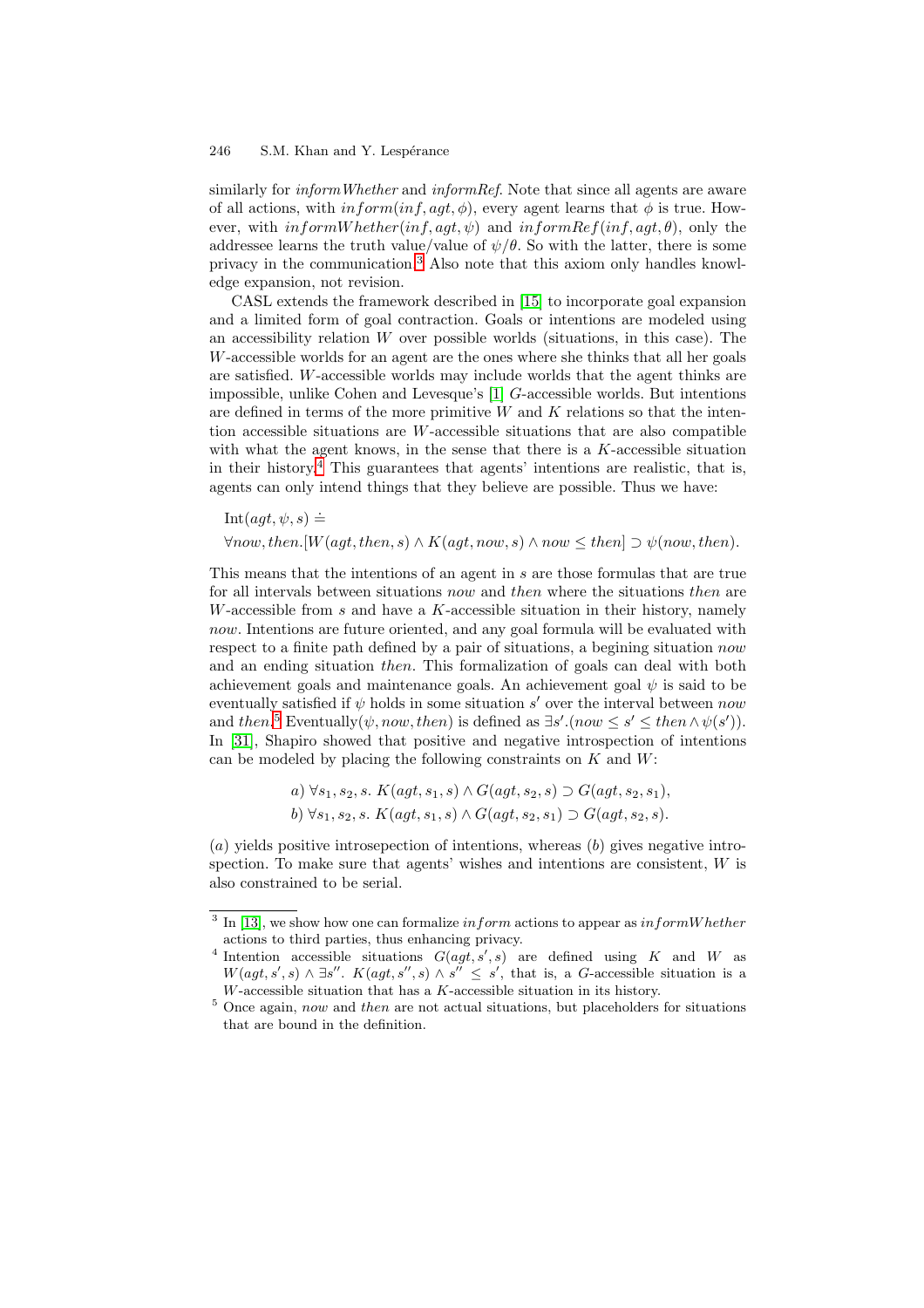The SSA for *W* which handles intention change in CASL, has the same structure as a SSA for a domain dependent fluent. In the following,  $W^+(agt, a, s', s)$  $(W^-(agt, a, s', s))$ , respectively) denotes the conditions under which *s*<sup>'</sup> is added to (dropped from, respectively) *W* as a result of the action *a*:

 $W(agt, s', do(a, s)) \equiv [W^+(agt, a, s', s) \vee (W(agt, s', s) \wedge \neg W^-(agt, a, s', s))].$ 

An agent's intentions are expanded when it is requested something by another agent. After the *request(req,agt,* $\psi$ ) action, *agt* adopts the goal that  $\psi$ , unless she has a conflicting goal or is not willing to serve *req* for  $\psi$ . Therefore, this action should cause *agt* to drop any paths in *W* where  $\psi$  does not hold. This is handled in *W*−:

$$
W^-(agt, a, s', s) \doteq IncompRequest(agt, a, s', s),
$$

$$
IncompRequest(agt, a, s', s) \doteq [\exists req, \psi \ldotp a = request (req,agt, \psi) \land Serves(agt, req, \psi, s) \land \neg Int(agt, \neg \psi, s) \land \neg Inow. K(agt, now, s) \land now \leq s' \land \neg \psi(do(a, now), s')].
$$

Here, the *request* action is considered a primitive action. The preconditions of request are:

 $Poss(request(req, agt, \phi), s) \equiv Int(req, \phi, s).$ 

A limited form of intention contraction is also handled in CASL. Suppose that the agent *req* requests *agt* that  $\psi$  and later decides it no longer wants this. The requester *req* can perform the action *cancelRequest(req,agt,ψ)*. This action causes *agt* to drop the goal that  $\psi$ . *cancelRequest* actions are handled by determining what the *W* relation would have been if the corresponding *request* action had never happened. This type of goal contraction is handled in *W*<sup>+</sup>, which can be defined as follows:

$$
W^+(agt, a, s', s) \doteq \exists s_1. W(agt, s', s_1) \land \exists a_1. do(a_1, s_1) \le s \land Cancels(a, a_1)
$$

$$
\land (\forall a^*, s^*. do(a_1, s_1) < do(a^*, s^*) \le s \supset \neg W^-(agt, a^*, s', s^*)).
$$

Suppose that a *cancelRequest* action occurs in situation *s*. The *W* relation is first restored to the way it was before the corresponding *request* action occured, i.e., in *s*1. Then starting just after the *request*, all the actions *a*<sup>∗</sup> that occured in the history of *s* (say in situation  $s^*$ ) are considered, and any situation  $s'$  in W that satisfies  $W^-(agt, a^*, s', s^*)$  is removed from *W*. *Cancels*(*a*, *a*<sub>1</sub>) can be defined as follows:

$$
Cancels(a, a') \doteq
$$
  
[ $\exists req, \psi, a' = request(req,agt, \psi) \land a = cancelRequest(req,agt, \psi)$ ].

A *cancelRequest* action can only be executed if a corresponding *request* action has occured in the past:

 $Poss(cancelRequest(req,agt, \phi), s) \equiv \exists s'.\ do(request(req,agt, \phi), s') \leq s.$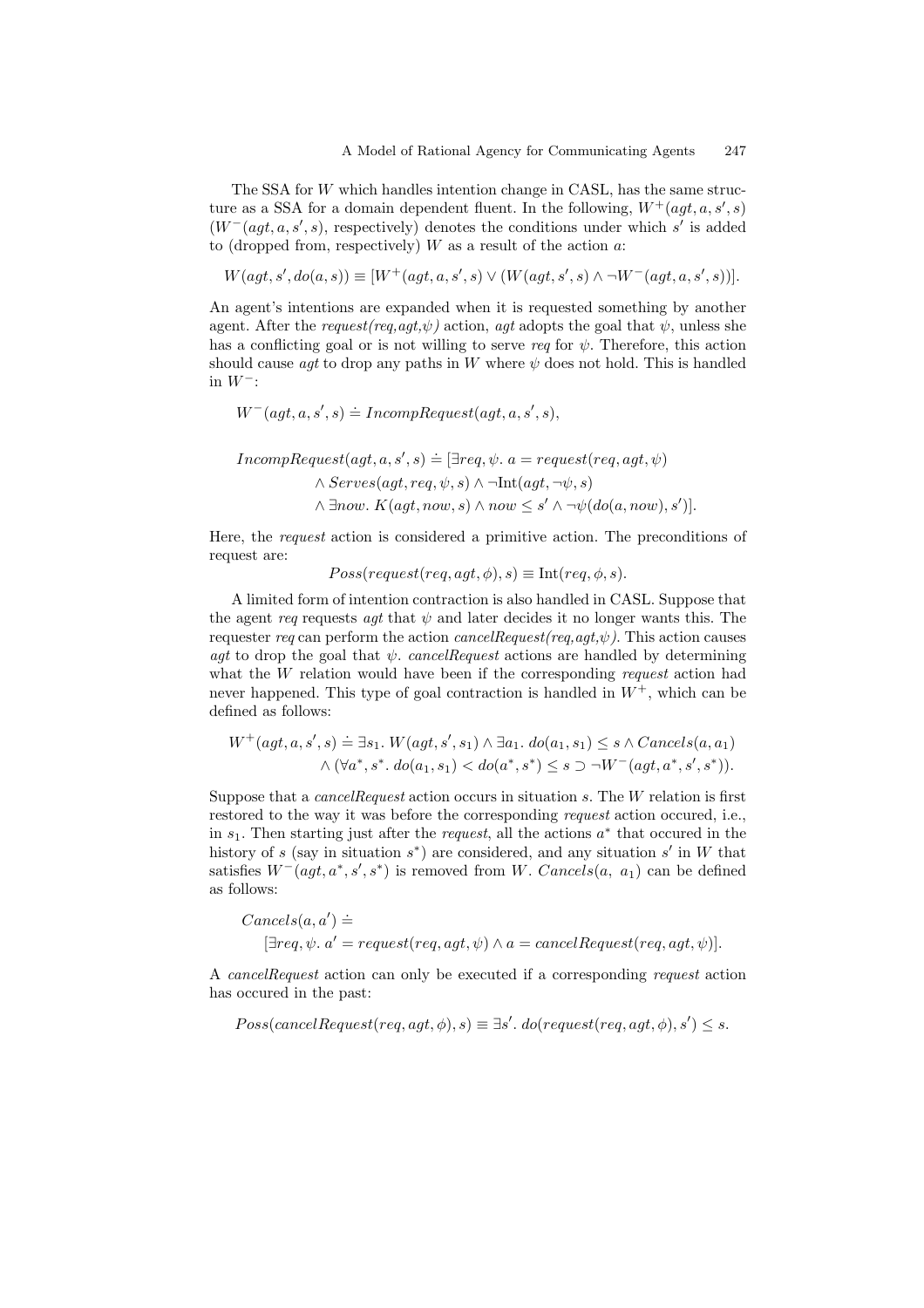CASL has been encoded in the Prototype Verification System (PVS) [\[23\]](#page-17-0) to form the basis of a verification environment for CASL, *CASLve* [\[33\]](#page-17-0), that uses theorem proving. CASLve makes it possible to verify properties of multiagent specifications and prove various types of results such as safety, liveness, termination, etc.

## **3 Simple Cooperative Ability**

An agent cannot be expected to eventually achieve an intention just because she has that intention, and she is acting rationally. We also need to make sure that the agent is capable of achieving the goal in the current situation [\[16\]](#page-16-0). In a single agent domain, an agent's ability can roughly be defined as her knowledge of a plan that is physically and epistemically executable and whose execution achieves the goal. However, modeling multiagent ability is a more complex problem, since in this case we need to consider the agents' knowledge about each other's knowledge and intentions as well as how they choose actions, behave rationally, etc. In this section, we develop a simple model of cooperative ability of agents suitable for a limited multiagent context in the absence of exogenous actions, i.e., actions whose performance is not intended by the planning agent. In an open multiagent framework, agents' actions may interfere with each other, possibly perturbing their plans. In some cases, there are multiple strategies to achieve a common goal, and the agents may fail unless they coordinate their choice of strategy by reasoning about each other's knowledge, ability, and rational choice. Moreover, agents may have conflicting goals or intentions. To simplify, we restrict our framework by only allowing plans where the actions that the other agents must do are fully specified, i.e., action delegation is possible, but (sub)goal delegation is not. The primary agent, who is doing the planning, is constrained to know the whole plan in advance. Thus, the primary agent is allowed to get help from others, but she can only ask other agents to perform specific actions. As a consequence, we do not need to model the fact that the other agents behave rationally.

When dealing with ability, it is not enough to say that the agent is able to achieve a goal iff she has a physically executable plan, and any execution of this plan starting in the current situation achieves the goal. We should also take into account the epistemic and intentional feasibility of the plan. This is necessary as physical executability does not guarantee that the executor will not get stuck in a situation where it knows that some transition can be performed, but does not know which. For example, consider the plan  $(a; \text{If } \phi \text{ Then } b \text{ Else } c \text{ Endif})$ *d*, where actions *a*, *b*, *c* and *d* are always possible, but where the agent does not know whether  $\phi$  holds after *a*. If the agent follows the branch where the first action is *a*, she will get stuck due to incomplete knowledge. Hence, the result of deliberation should be a kind of plan where the executor will know what to do next at every step, a plan that does not itself require deliberation to interpret. To deal with this, De Giacomo *et al.* [\[4\]](#page-16-0) defined the notion of *Epistemically Feasible Deterministic Programs* (EFDPs) for single agent plans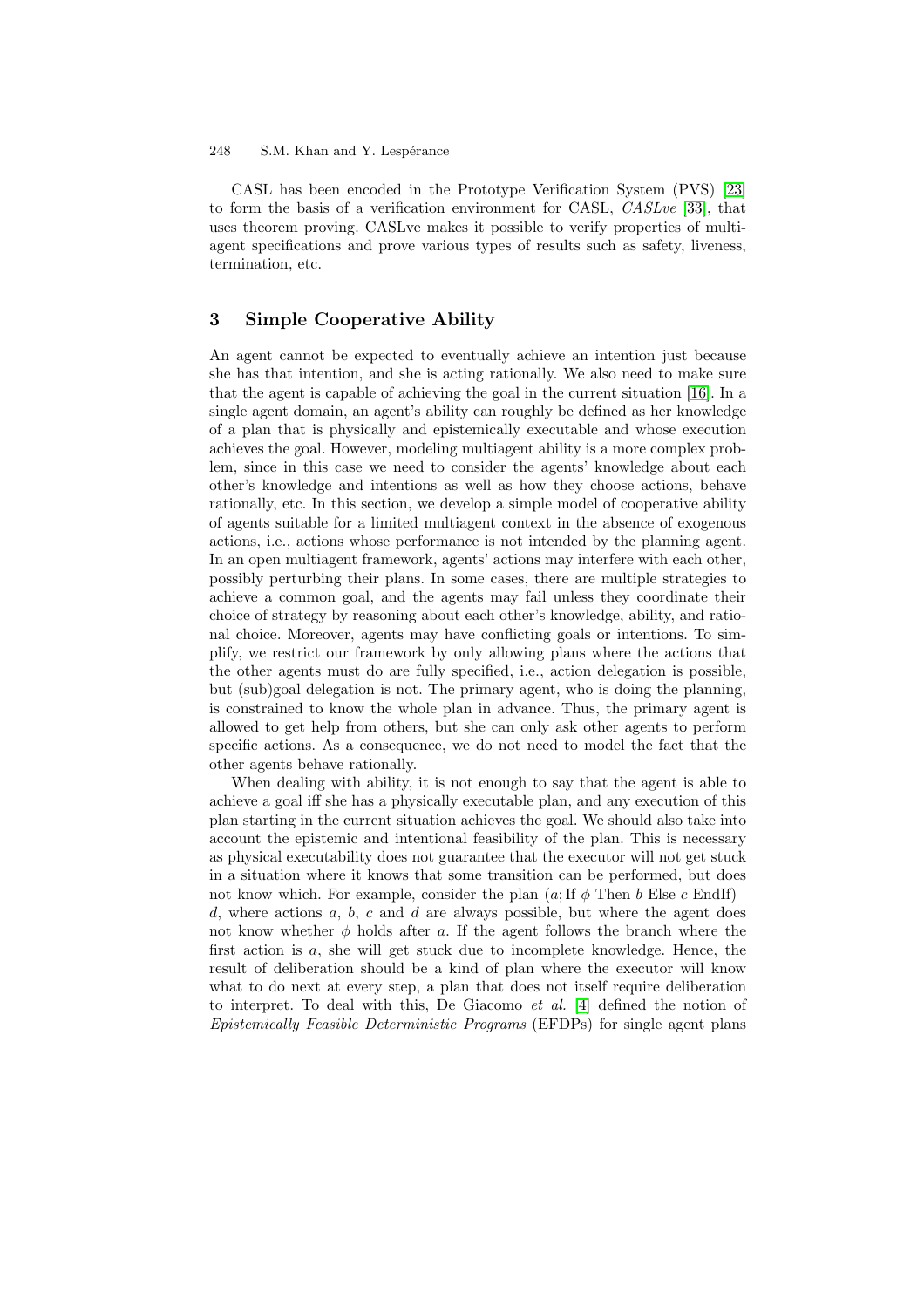and characterized deliberation in terms of it. Note that EFDPs are deterministic, since they are the result of deliberation and their execution should not require making further choices or deliberation.

Since we are dealing with cooperative multiagent ability, we also need to make sure that the cooperating agents intend to perform the requested actions when it is their turn to act. In our framework, we extend the notion of EFDP to handle simple multiagent plans. A program is called an *Epistemically and Intentionally Feasible Deterministic Program* (EIFDP) in situation *s* for agent *agt*, if at each step of the program starting at *s*, *agt* always has enough infomation to execute the next action in the program, or knows that the executor of the next action is another agent, and that this agent has enough information to execute this action and intends to do it. Put formally:

 $EIFDP(agt, \delta, s) \doteq \forall \delta', s'. Trans^*(\delta, s, \delta', s') \supset LEIFDP(agt, \delta', s'),$ 

 $LEIFDP(agt, \delta, s) \doteq$ 

 $\text{Know}(agt, Final(\delta, now) \land \neg \exists \delta', s'. \, Trans(\delta, now, \delta', s'), s) \lor$  $\exists \delta'.$  Know $(agt, \neg Final(\delta, now) \land UTrans(\delta, now, \delta', now), s) \lor$  $\exists \delta', a$ . Know $(agt, \neg Final(\delta, now))$  $\land$   $Agent(a) = agt \land UTrans(\delta, now, \delta', do(a, now)), s) \lor$  $\exists \delta', agt'. \text{ Know}(agt, \neg Final(\delta, now) \land \exists a. \text{ UTrans}(\delta, now, \delta', do(a, now))$  $∧$  *Agent*(*a*) = *agt*<sup> $t$ </sup> ≠ *agt*  $\land$  Int(*agt'*,  $\exists s'$ *.*  $s' \leq$  *then*  $\land$  *Do*(*a, now, s'*)*, now*)*, s*)*,* 

 $UTrans(\delta, s, \delta', s') \doteq Trans(\delta, s, \delta', s') \wedge$  $\forall \delta'', s''.\; Trans(\delta, s, \delta'', s'') \supset \delta'' = \delta' \wedge s'' = s'.$ 

Thus to be an EIFDP, a program must be such that all configurations reachable from the initial program and situation, involve a *Locally Epistimically and Intentionally Feasible Deterministic Program* (LEIFDP). A program is a LEIFDP in a situation with respect to an agent, if the agent knows that the program is currently in its *Final* configuration and no further transitions are possible, or knows that she is the agent of the next action and knows what unique transition (with or without an action) it can perform next, or knows that someone else  $agt'$  is the agent of the next action, that  $agt'$  knows what the action is and intends to do it next, and knows what unique transition the program can perform next with this action. Here,  $UTrans(\delta, s, \delta', s')$  means that the program  $\delta$  in  $s$  can perform a unique transition, which takes the agent to s' with the remaining program  $\delta'$ . Note that when it is the other agent's turn, *agt* does not have to know exactly what the next action is, i.e., she does not have to know all the parameters of the next action. However, at every step of the program, she must know what the remaining program is.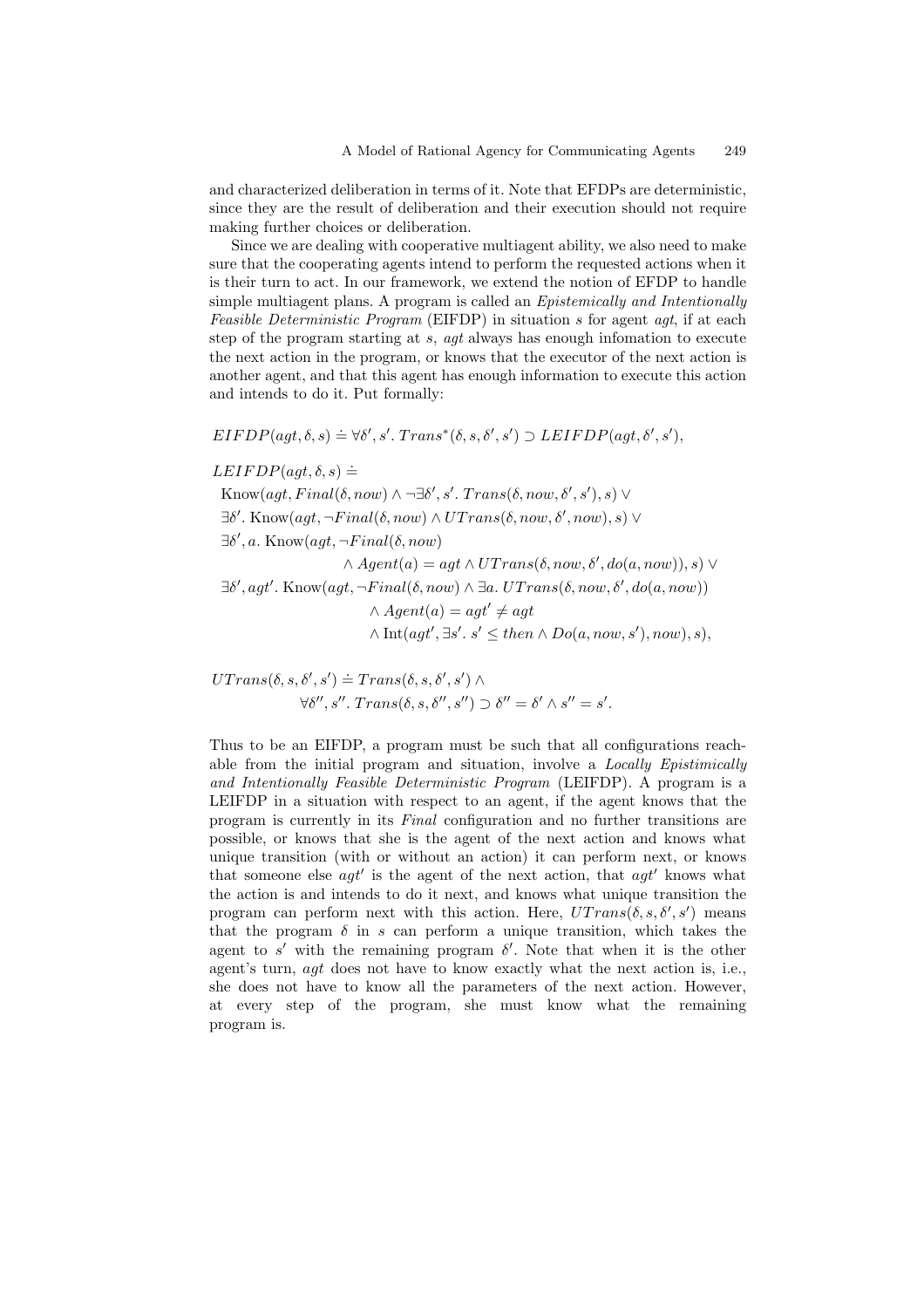EIFDPs are suitable results for planning. They can always be executed successfully and since they are deterministic, they do not require further deliberation to execute. Using EIFDP, the ability of an agent can be defined as follows:<sup>6</sup>

$$
Can(agt, \psi(now, then), s) \doteq \exists \delta. \text{ Know}(agt, EIFDP(agt, \delta, now) \land \exists s'. Do(\delta, now, s') \land \forall s'. (Do(\delta, now, s') \supset \psi(now, s')), s).
$$

Thus, an agent can achieve a goal in situation *s*, iff she knows of a plan  $\delta$  that is an EIFDP, is executable starting at *s*, and any possible execution of the plan starting in the current situation brings about the goal.

We use the following as our running example (adapted from [\[22\]](#page-17-0)) throughout the paper. Consider a world in which there is a safe with a combination lock. If the safe is locked and the correct combination is dialed, then the safe becomes unlocked. However, dialing the incorrect combination will cause the safe to explode. The agent can only dial a combination if the safe is intact, and it is not possible to change the combination of the safe. Initially, the agent  $Aqt_1$  has the intention to open the safe, but does not know the combination. However, she knows that  $Agt_2$  knows it. She also knows that  $Agt_2$  is willing to serve her, and that *Agt*<sup>2</sup> does not have the intention of not informing her of the combination of the safe. Here are some of the axioms that we use to model this domain:

$$
sf_1) Poss(a, s) \supset [Exploaded(do(a, s))] \equiv
$$
  
\n
$$
\exists c, agt. (a = dial(agt, c) \land Comb(s) \neq c) \lor Exploaded(s)].
$$
  
\n
$$
sf_2) Poss(dial(agt, c), s) \equiv \neg Exploaded(s).
$$
  
\n
$$
sf_3) Agent(dial(agt, c)) = agt.
$$
  
\n
$$
sf_4) \neg Exploaded(S_0).
$$

 $sf_5$ )  $W(Agt_1, s, S_0) \equiv \neg Locked(s)$ .

The first axiom, a successor state axiom, states that the safe has exploded after doing action *a* iff *a* denotes the action of dialing the wrong combination, or if the safe has already exploded. The second axiom, a precondition axiom, states that it is possible to dial a combination for the safe in situation *s* iff the safe is intact in *s*. The third axiom is an agent axiom and defines the agent of the *dial* action. The last two axioms are initial situation axioms, and state that the safe is initially intact, and that  $Agt_1$  initially only intends to open the safe, respectively. From now on, we will use  $D_{safe}$  to denote the set of axioms that we use to model this safe domain (see [\[13\]](#page-16-0) for the complete axiomatization).

Now, consider the follwing plan:<sup>7</sup>

$$
\sigma_{safe} = requestAct(Agt_1, Agt_2, informRef(Agt_2, Agt_1, Comb(s)));
$$
  

$$
informRef(Agt_2, Agt_1, Comb(s)); dial(Agt_1, Comb(s)).
$$

 $6$  Note that this definition of *Can* handles non-achievement goals, as there are two situation placeholdes in  $\psi$ , i.e., now and then. An achievement goal  $\psi(now)$  can be placed inside an Eventually block to provide both now and then.

 $\frac{7}{1}$  requestAct is an abbreviation introduced in the next section; it denotes a special kind of request, namely, the request to perform an action.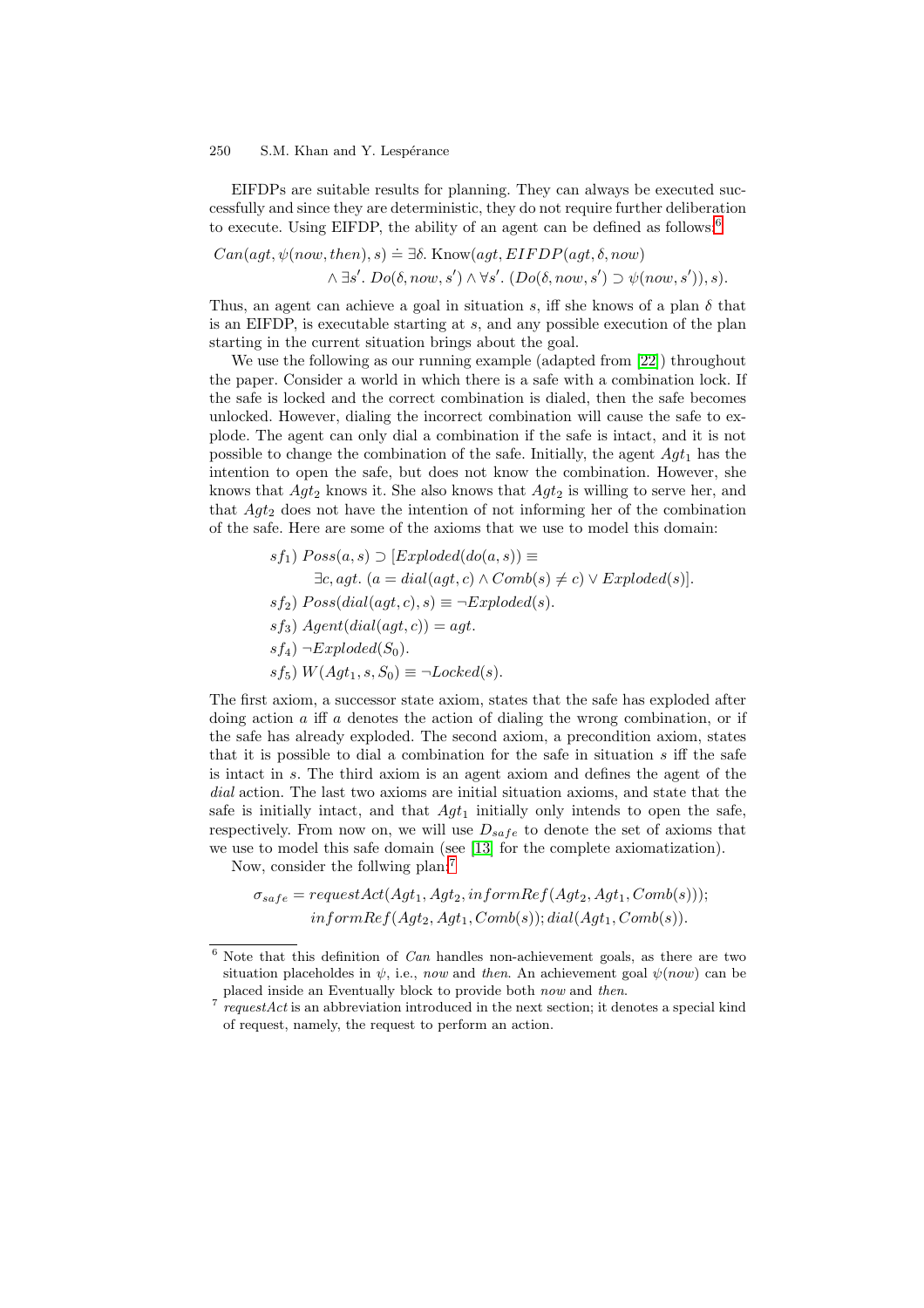So, the plan is that  $Agt_1$  will request  $Agt_2$  to inform her of the combination of the safe,  $Agt_2$  will inform  $Agt_1$  of the combination of the safe, and finally,  $Agt_1$ will dial the combination to open the safe. We claim that  $\sigma_{safe}$  is an EIFDP in the initial situation for  $Agt_1$ , and that  $Agt_1$  is able to achieve her intention of opening the safe in the initial situation:

### **Theorem 1.**

a. 
$$
D_{safe} \models EIFDP(Agt_1, \sigma_{safe}, S_0)
$$
.  
b.  $D_{safe} \models Can(Agt_1, Eventually(\neg Locked), S_0)$ .

(*a*) holds as all configurations reached by  $\sigma_{safe}$  starting in  $S_0$  are LEIFDP. (*b*) holds as  $Agt_1$  knows of a plan (i.e.,  $\sigma_{safe}$ ), which she knows is an EIFDP and is executable, and knows that any execution of this plan ends up in a situation where the safe is unlocked.

## **4 From Intentions That to Intentions to Act**

In this section, we define rational plans and extend CASL to model the role of intention and rationality in determining an agent's actions. This bridges the gap between future directed intentions and present directed ones. We also discuss a notion of subjective plan execution and present a theorem that relates intention and ability to the eventual achievement of intended goals.

Before going further, let us discuss the communication actions that we will use in our framework. Like in CASL, we use three primitive informative communication actions, namely, *inform*, *informWhether*, and *informRef*. However, unlike in CASL, we provide two intention transfer communication actions, *request* and *requestAct*, and these are defined in terms of *inform*. <sup>8</sup> The *request* action can be used by an agent to request another agent to achieve some state of affairs, whereas *requestAct* involves an agent's request to another agent to perform some particular complex action starting in the next situation. Formally,

 $request(req,agt, \phi) \doteq inform(req,agt,Int(req, \phi, now)),$ 

 $requestAct(req,agt, \delta) \doteq request(req,agt, \exists s', a. \; Do(\delta, do(a, now), s')$  $\land now < s' \leq then \land Agent(\delta) = agt$ ).

Here  $Agent(\delta) = agt$  means that the agent of all actions in  $\delta$  is *agt*. In our specification, we only allow sincere requests. That is, an agent can perform a request if the request is not contradictory to her current intentions. So defining requests as informing of intentions is reasonable. However, since requests are modeled in

<sup>8</sup> A similar account of request was presented by Herzig and Longin [\[9\]](#page-16-0), where it is defined as inform about intentions, and the requested goals are adopted via cooperation principles.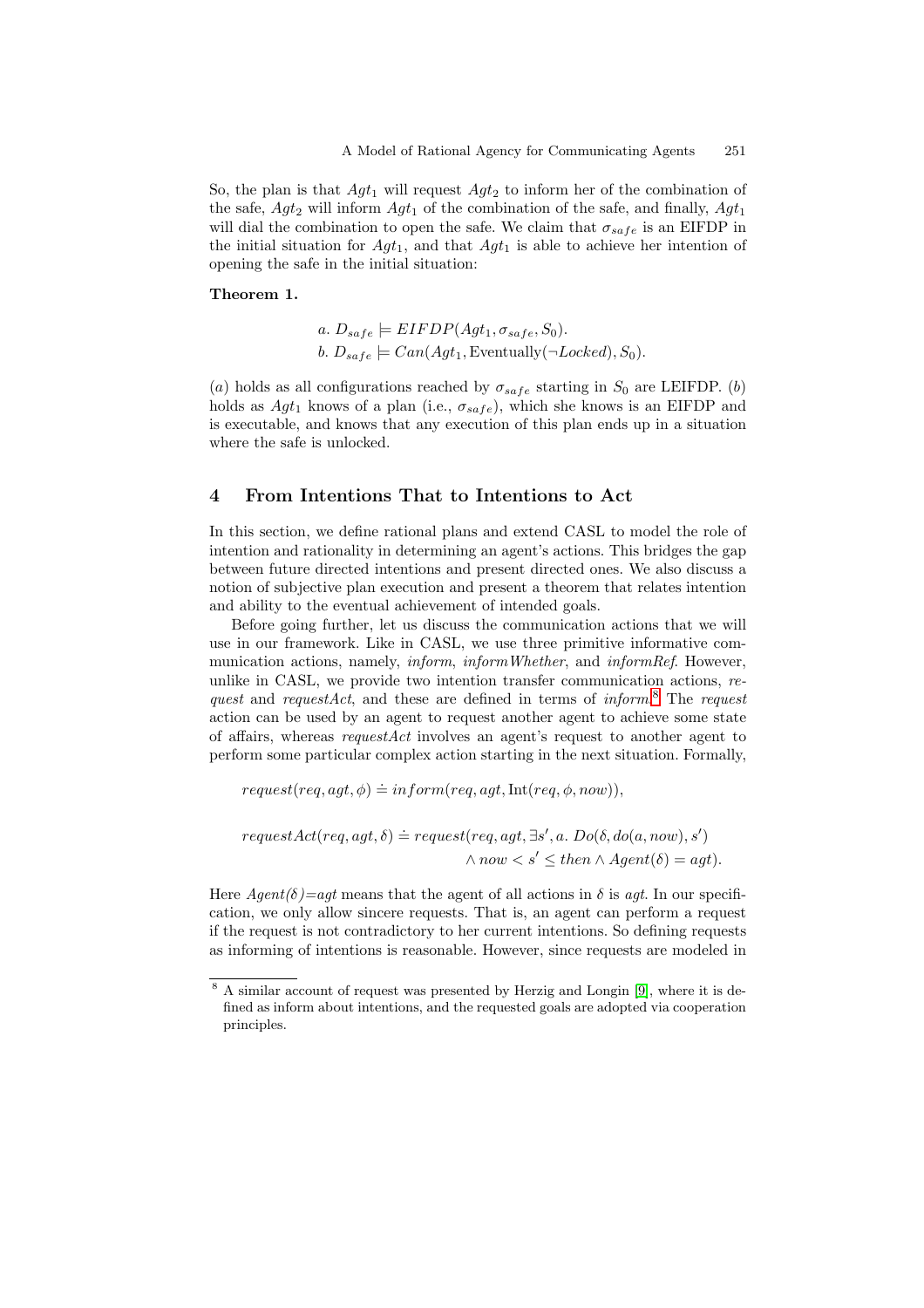terms of *inform*, and since we are using true belief, the usual preconditions of the *inform* action are relaxed:

 $Poss(inform(inf, aqt, \phi), s) \equiv$  $\text{Know}(inf, \phi', s) \land \neg \text{Know}(inf, \text{KW} \text{heter}(agt, \phi', now), s),$ 

where,  $\phi'$  is  $\phi$  with all  $Int(inf, \phi'', now)$  are replaced by  $\neg Int(inf, \neg \phi'', now)$ . This axiom says that the agent *inf* can inform *agt* that  $\phi$ , iff *inf* knows that  $\phi'$ currently holds, and does not believe that *agt* currently knows the truth value of  $\phi'$ , where  $\phi'$  is defined as above. Note that, if we use  $\phi$  instead of  $\phi'$  in the above axiom, the account would be overly strict. For instance, in the safe domain,  $\sigma_{safe}$ is a rational plan for  $Agt_1$  in the initial situation. However, initially,  $Agt_1$  does not have the intention that  $Agt_2$  informs her the combination of the safe. So if we use  $\phi$  instead of  $\phi'$  in the axiom, we cannot show that  $\sigma_{safe}$  is rational, since it requires *Agt*<sup>1</sup> to know that she has the intention before she can inform about it. So we relax the requirements so that the agent only needs to know that she does not have the opposite intention.<sup>9</sup>

To facilitate the cancellation of requests, we also provide two actions, namely, *cancelRequest*, and *cancelReqAct*. Unlike CASL where *cancelRequest* is primitive, we define it using *inform*. These two actions are defined as follows:

 $cancel{Request(req,agt, \psi) \doteq inform(req,agt, \neg Int(req, \psi, now)}$ 

 $cancel{ReqAct}(req,agt, \delta) \doteq$ 

 $cancel{Request}(req, qgt, \exists s^*, s^+, prev, prev = do(requestAct(req, qgt, \delta), s^+)$ <sup>∧</sup> *<sup>s</sup>*<sup>+</sup> *< now* <sup>≤</sup> *<sup>s</sup>*<sup>∗</sup> <sup>≤</sup> *then* <sup>∧</sup> *Do*(*δ, prev, s*∗) <sup>∧</sup> *Agent*(*δ*) = *agt*)*.*

To keep the theory simple, we only use these aforementioned communicative acts (see [\[6\]](#page-16-0) and [\[12\]](#page-16-0) for definitions of a much richer array of speech acts).

Now let us look at what plans are rational for an agent. To keep the theory simple, we only consider conditional plans. An agent that is acting rationally, should prefer some plans to others. To this end, we define an ordering on plans:

$$
\geq (agt, \delta_1, \delta_2, s) \doteq \forall s'. \ K(agt, s', s) \land \exists s''. \ Do(\delta_2, s', s'') \land W(agt, s'', s)
$$

$$
\supset [\exists s''. \ Do(\delta_1, s', s'') \land W(agt, s'', s)].
$$

That is, a plan  $\delta_1$  is as good as another plan  $\delta_2$  in situation *s* for an agent *agt* iff for all *W*-accessible situations that can be reached by following  $\delta_2$  from a situation that is *K*-accessible from *s* (say *s*- ), there exists a *W*-accessible situation that can be reached from *s'* by following  $\delta_1$ . In other words,  $\delta_1$  is at least as good as  $\delta_2$  if it achieves the agent's goals in all the possible situations where  $\delta_2$  does.

 $9$  In [\[13\]](#page-16-0), we discuss a way to avoid this change in the usual preconditions of  $inform$ by building commitment into plans.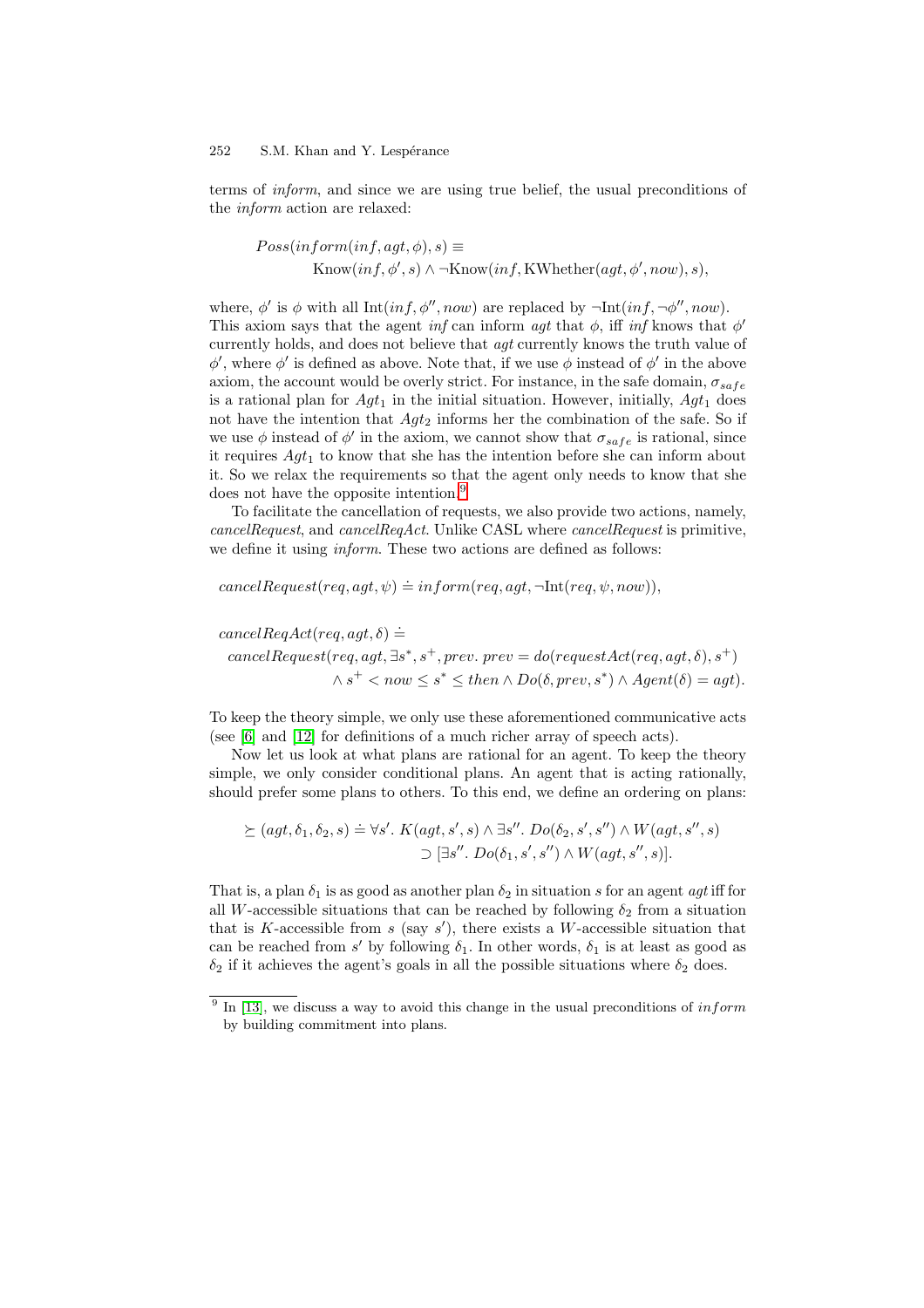Using EIFDP and the  $\succeq$  relation, we next define rational plans. A plan  $\delta$  is said to be *rational* in situation *s* for an agent *agt* if the following holds:

$$
Rational(agt, \delta, s) \doteq \forall \delta'. \ge (agt, \delta', \delta, s) \supset \ge (agt, \delta, \delta', s)
$$

$$
\wedge EIFDP(agt, \delta, s).
$$

Thus, a rational plan in a situation *s*, is a plan that is as good as any other plan in *s* and is an EIFDP in *s*.

For example, consider the plan  $\sigma_{safe}$ . We claim that  $\sigma_{safe}$  is as good as any other plan available to  $Agt_1$  in the initial situation, and that  $\sigma_{safe}$  is rational in the initial situation.

## **Theorem 2.**

a. 
$$
D_{safe} \models \forall \sigma. \ge (Agt_1, \sigma_{safe}, \sigma, S_0).
$$
  
b.  $D_{safe} \models Rational(Agt_1, \sigma_{safe}, S_0).$ 

Since this plan achieves *Agt*1's intention of opening the safe starting in any situation that is  $K$ -accessible to  $S_0$ ,  $(a)$  holds.  $(b)$  follows from the fact that  $\sigma_{safe}$  is as good as any other plan in  $S_0$  and is an EIFDP in  $S_0$ .

In most cases, there are many rational plans (i.e., ways of achieving as many goals as possible). The decision of which plan the agent commits to is made based on pragmatic/non-logical grounds. We do not model this here. Instead, we introduce a  $commit(agt, \delta)$  action that will model the agent's commiting to a particular plan  $\delta$ , more specifically, commiting to executing  $\delta$  next. The action precondition axiom for the *commit* action is as follows:

$$
Poss(commit(agt, \delta), s) \equiv \neg Int(agt, \neg \exists s^*. s \leq s^* \leq then \land Do(\delta, now, s^*), s).
$$

That is, the agent  $agt$  can commit to a plan  $\delta$  is situation  $s$ , iff the agent currently does not have the intention that the actions in the plan do not happen next.

Next, we extend the SSA for *W* to handle intention revision as a result of the agent's commitment to a rational plan, and also as a result of other agents' *requestAct* and *cancelReqAct* actions. This axiom has a similar structure to that of CASL; however, we modify *W*<sup>−</sup> as follows:

$$
W^-(agt, a, s', s) \doteq IncompRequest(agt, a, s', s) \lor IncompCommit (agt, a, s', s).
$$

Here, *IncompCommit* handles the expansion of the agent's intentions that occur when a *commit* action occurs. We define *IncompCommit* as follows:

$$
IncompCommit(agt, a, s', s) \doteq [\exists \delta. a = commit(agt, \delta) \land Rational(agt, \delta, s) \land \exists s^*. s^* \le s' \land K(agt, s^*, s) \land \neg \exists s^{**}. (s^* < s^{**} \le s' \land Do(\delta, do(a, s^*), s^{**}))].
$$

So, after the performance of a *commit* action in *s*, a *W*-accessible situation *s* in *s* will be dropped from *agt*'s new set of *W*-accessible situations if the plan to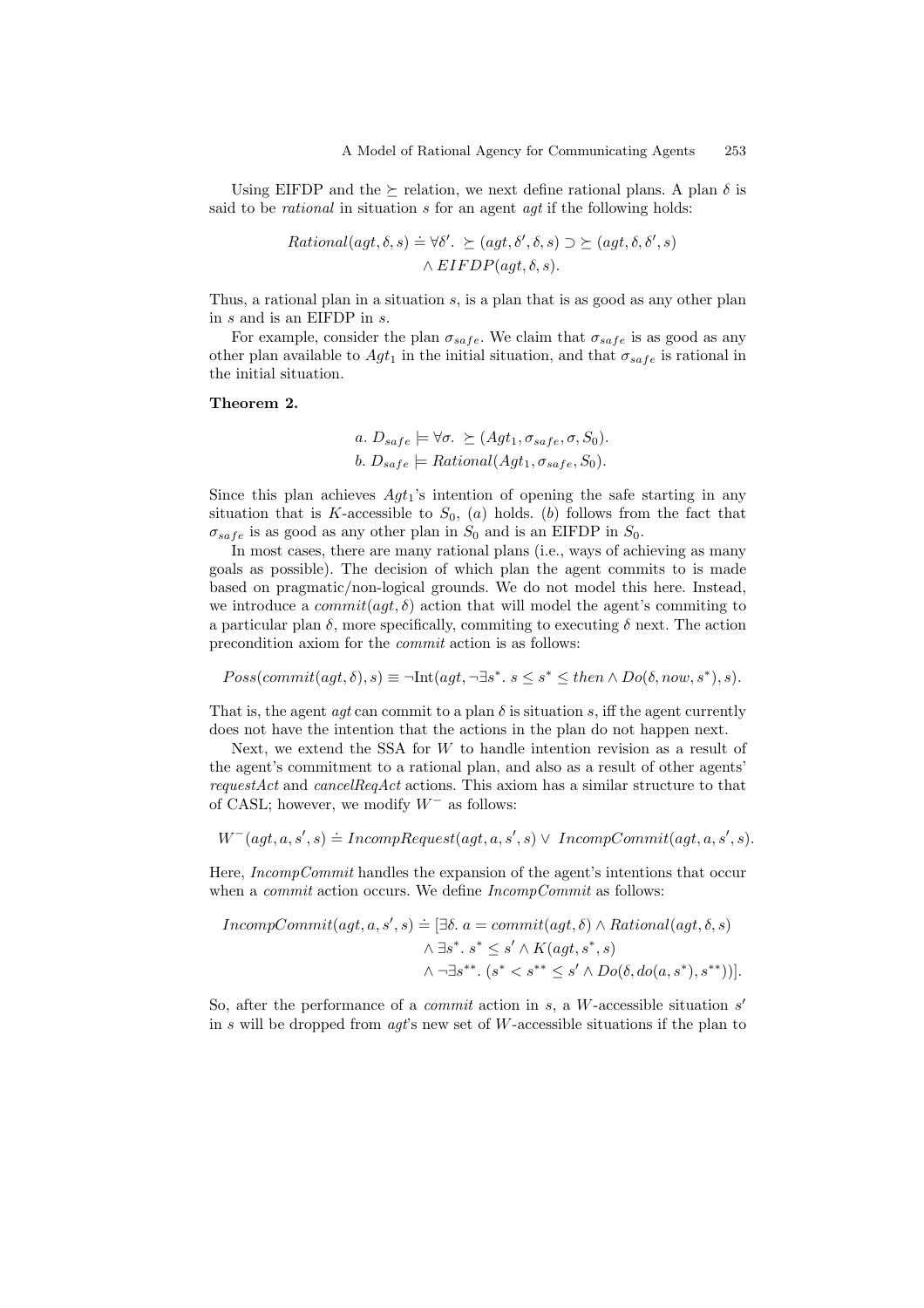which *agt* is commiting is rational, and the committed to action does not happen next over the interval between the *W*-accessible situation *s*<sup>'</sup> and its predecessor *s*<sup>∗</sup> that is *K*-accessible from the current situation *s*.

The definition of  $W^+$  remains unchanged. Note that if exogenous actions are allowed, agents need to revise their commitments when an exogenous action occurs by uncommiting from the currently committed plan, and committing to a new rational plan. We return to this issue in Section 5.

We now show that our formalization of intentions has some desirable properties:

#### **Theorem 3.**

$$
a. \models \neg Int(agt, \neg \phi, s) \land Serves(agt, req, \phi, s) \supset
$$
  
\n
$$
Int(agt, \phi, do(request(req,agt, \phi), s)).
$$
  
\n
$$
b. \models \neg Int(agt, \neg \exists s'. Do(\delta, now, s') \land now \le s' \le then, s) \supset
$$
  
\n
$$
Int(agt, \exists s'. Do(\delta, now, s') \land now \le s' \le then, do(commit(agt, \delta), s)).
$$

(*a*) says that if an agent *agt* does not have the intention that not  $\phi$  in *s*, then she will have the intention that  $\phi$  in the situation resulting from another agent *req*'s request to *agt* that  $\phi$  in *s*, provided that she is willing to serve *req* on  $\phi$ . (*b*) states that if an agent *agt* does not have the intention of not performing a complex action  $\delta$  in *s*, then she will have the intention of performing it after she commits to it.

*commit* provides a way to link future directed intentions and present directed ones. We next specify a generic meta-controller for an agent that arbitrarily chooses a rational plan, commits to it, and executes it. Then we can prove a theorem about the relationship between intention, ability, and the eventual achievement of an intended goal. This theorem serves as a proof of soundness of our agent theory.

The following meta-controller allows us to refer to the future histories of actions that may occur for an agent who is behaving rationally until  $\psi$  holds. Rational behavior until  $\psi$  can be defined as follows (we assume that there are no exogenous actions):

 $BehaveRationallyUntil(agt, \psi(now))$   $\doteq$ *πδ. Rational*(*agt, δ, now*)?; *commit*(*agt, δ*); While ¬*ψ*(*now*) Do If ∃*a.* Int(*agt, do*(*a, now*) ≤ *then, now*) ∧ *Agent*(*a*) = *agt*) Then  $[\pi a. (\text{Int}(agt, do(a, now) \leq then, now) \wedge Agent(a) = agt)?; a]$ Else

 $\pi$ *agt'*. [**Int**(*agt*,  $\exists a$ *. do*(*a, now*)  $\leq$  *then* 

$$
\wedge Agent(a) \neq agt \wedge Agent(a) = agt', now)?;
$$
  

$$
(\pi a'. \mathbf{Int}(agt', do(a', now) \leq then, now)?; a')]
$$

EndIf

EndWhile*.*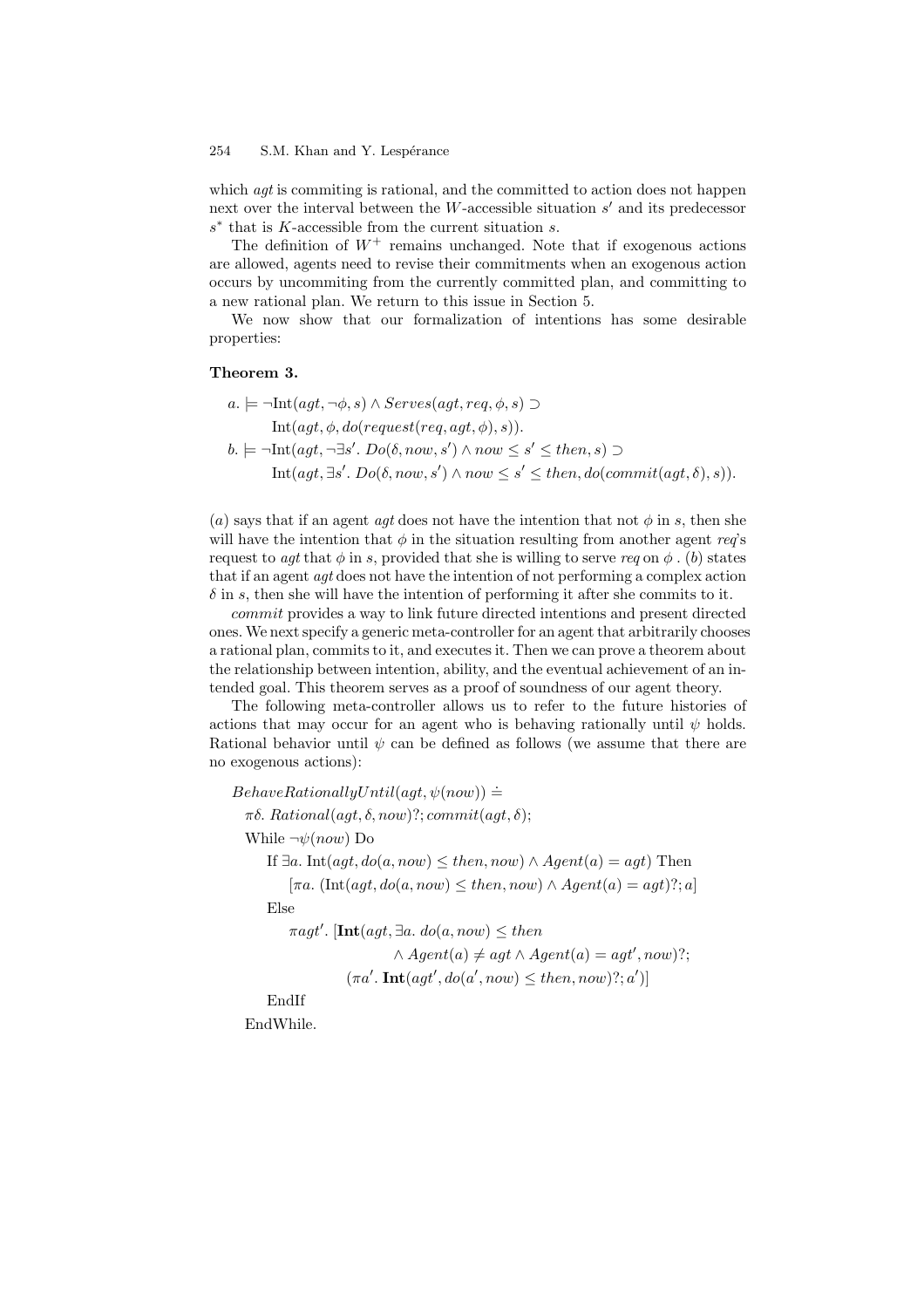That is, rational behavior until  $\psi$  can be defined as arbritarily choosing a rational plan, committing to it, and then executing it as long as  $\psi$  does not hold. A rational plan can have actions by the planning agent as well as actions by other agents. When it is the planning agent's turn to act, she should perform the action that she intends to perform next; otherwise, she should wait for the other agent to act. When it is the other agent's turn, it will perform the action that it is supposed to perform, because rational plans are EIFDP, and thus the other agent must intend to do the action required by the plan. Note that we only deal with achievement goals here.

One problem with CASL is that the execution of plans is viewed from the system's perspective rather than from the agents' perspective. So, although CASL includes operators that model agents' knowledge and goals, the system behavior is simply specified as a set of concurrent processes. These processes may refere to the agents' mental states, but they don't have to. To deal with this prob-lem, Lespérance [\[17\]](#page-17-0) proposed an account of subjective plan execution in CASL that ensures that plans can be executed by the relevant agents based on their knowledge state. Here we extend this to deal with multiagent plans (i.e. plans with actions by agents other than the executor) and to consider other agents' intentions. We define the subjective execution construct  $\text{Subj}(agt, \delta)$  as follows:

 $Trans(Subj(agt, \delta), s, \gamma, s') \equiv \exists \delta'. (\gamma = Subj(agt, \delta') \land s')$  $[\text{Know}(agt, Trans(\delta, now, \delta', now), s) \wedge s = s' \vee$  $\exists a. \ (\text{Know}(agt, Trans(\delta, now, \delta', do(a, now)) \land Agent(a) = agt, s)$  $\wedge s' = do(a, s)) \vee$ ∃*agt*- *.* (Know(*agt,* ∃*a. T rans*(*δ, now, δ*- *, do*(*a, now*)) ∧ *Agent*(*a*) = *agt*-  $\land$  Int(*agt'*,  $\exists s^*$ *.*  $s^* \leq$  *then*  $\land$  *Do*(*a, now, s*<sup>\*</sup>)*, now*)*, s*)  $\wedge s' = do(a, s))$ ,

 $Final(\text{Subj}(agt, \delta), s) \equiv \text{Know}(agt, Final(\delta, now), s).$ 

This means that when a program is executed subjectively by an agent *agt*, the system can make a transition only if *agt* knows that it can make this transition, and if the transition involves a primitive action by another agent, then the transition is possible provided that *agt* also knows that the other agent will intend to perform the action. A subjective execution may legally terminate only if the agent knows that it may.

Next, we present our "success theorem":<sup>10</sup>

## **Theorem 4 ((From Commitment and Ability to Eventuality)).**

 $=$  [OInt(*agt*, Eventually( $\gamma$ *, now, then*)*, s*) ∧ *Can*(*agt,*Eventually(*γ, now, then*)*, s*)

<sup>&</sup>lt;sup>10</sup> The construct  $AllDo$  is a strict version of  $Do$  that requires that all possible executions of a program terminate successfully; see [\[17\]](#page-17-0) for a formal definition.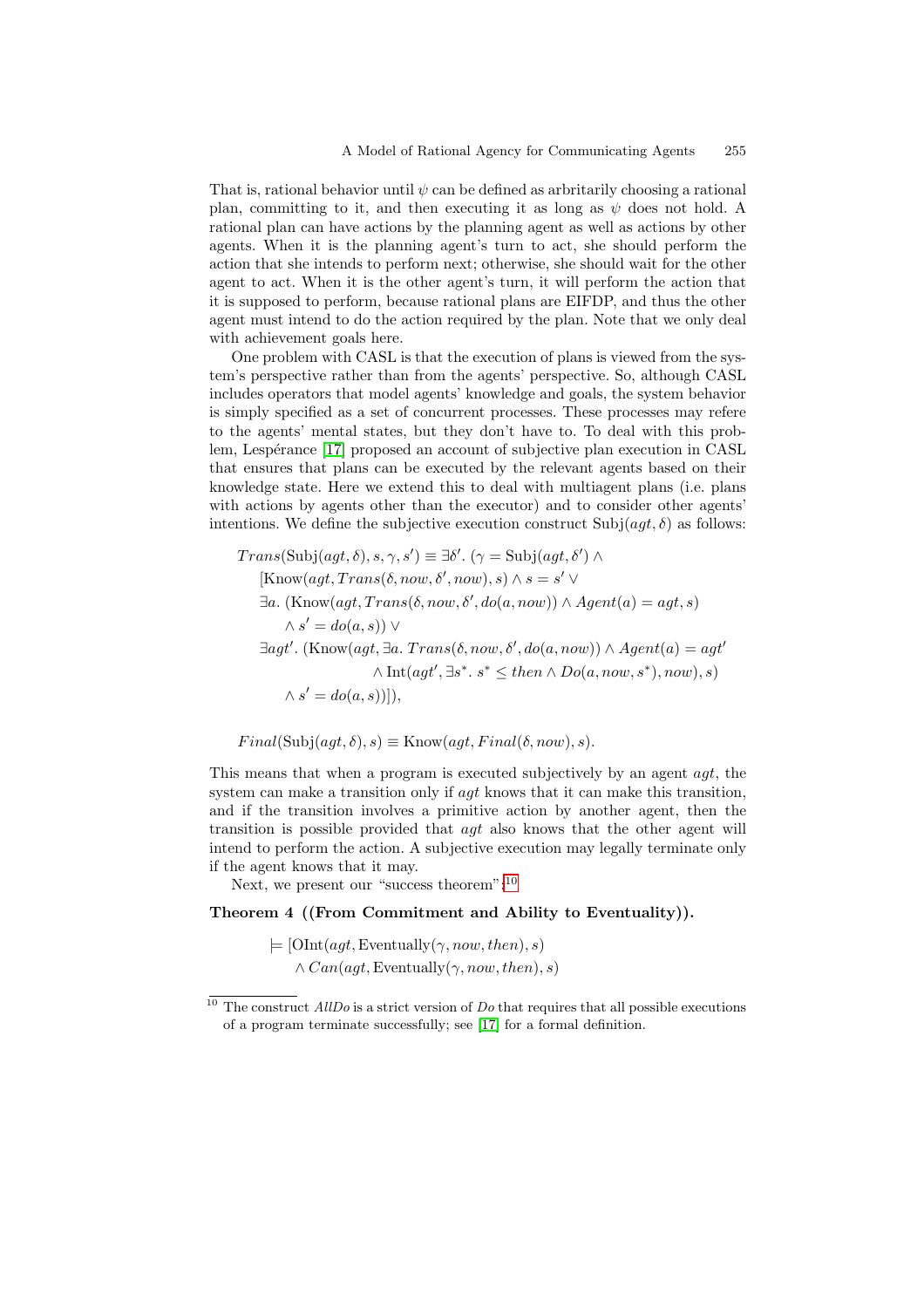∧ Int(*agt,*Eventually(*ψ, now, then*)*, s*)] ⊃  $AllDo(Subi(aqt, Behavior, RelativeRationallyUntil(aqt, \psi)), s)$ .

Intuitively, if in some situation, an agent intends to achieve some goal and is able to achieve all its intentions, then the agent will eventually achieve the goal in all rational histories from that situation. OInt $(aqt, \psi, s)$  means that  $\psi$  is all the intentions that *agt* has in *s*. This construct must be used as we have to assume that the agent is able to achieve all her intentions. If this is not the case, the agent may have to choose between some of its goals and the *BehaveRationallyUntil* operator will not guarantee that a specific goal (i.e.,  $\psi$ ) will be achieved. If there are exogenous actions, then a more generic meta-controller can be defined. We discuss this in the next section.

We also have the following corrolary for the safe domain:

#### **Theorem 5.**

 $D_{safe} \models AllDo(\text{Subj}(Agt_1, \text{BehaviorallyUntil}(Agt_1, \neg \text{Locked})), S_0).$ 

We have shown in Theorem  $1(b)$  that  $Agt<sub>1</sub>$  can achieve her intention of opening the safe in the initial situation. Moreover, by  $s f_5$ , the only intention of  $A g t_1$  is to open the safe. It follows from Theorem 4 that  $Agt_1$  will eventually open the safe if she behaves rationally starting in  $S_0$  (see [\[13\]](#page-16-0) for a complete proof).

## **5 Discussion and Future Work**

In this paper, we have presented a formal theory of agency that deals with simple multiagent cooperation and shows how future directed intentions and present directed ones can be related. An agent's current rational plans depend on her current intentions. The *commit* action models how the agent's intentions can be updated to include a commitment to a rational plan. Using this, we have formulated a planning framework for multiple cooperating and communicating agents in CASL. We specified how an agent's future directed intentions will lead the agent to adopt a rational plan and then carry it out using the meta-controller *BehaveRationallyUntil*.

To relate agents' intentions with their actions, Cohen and Levesque [\[1, 2\]](#page-16-0) required that agents eventually drop all their intentions either because they had been achieved or because they were viewed as impossible to achieve (AKA the *no infinite deferral* assumption). However, this assumption should follow from other axioms of the theory, rather than be imposed separatly. A similar account was presented by Rao and Georgeff [\[25\]](#page-17-0). A more intuitive account was presented in [\[35\]](#page-17-0), where Singh showed that rather than having it as an assumption, the no infinite deferral principle can be derived from the theory. However, he does not explicitly address the interaction between knowledge and actions and its relationship with ability. Another account was presented by Sadek [\[28\]](#page-17-0), where he incorporated a backward chaining planning mechanism in his framework. However, his account is limited in the sense that it uses hardcoded perlocutionary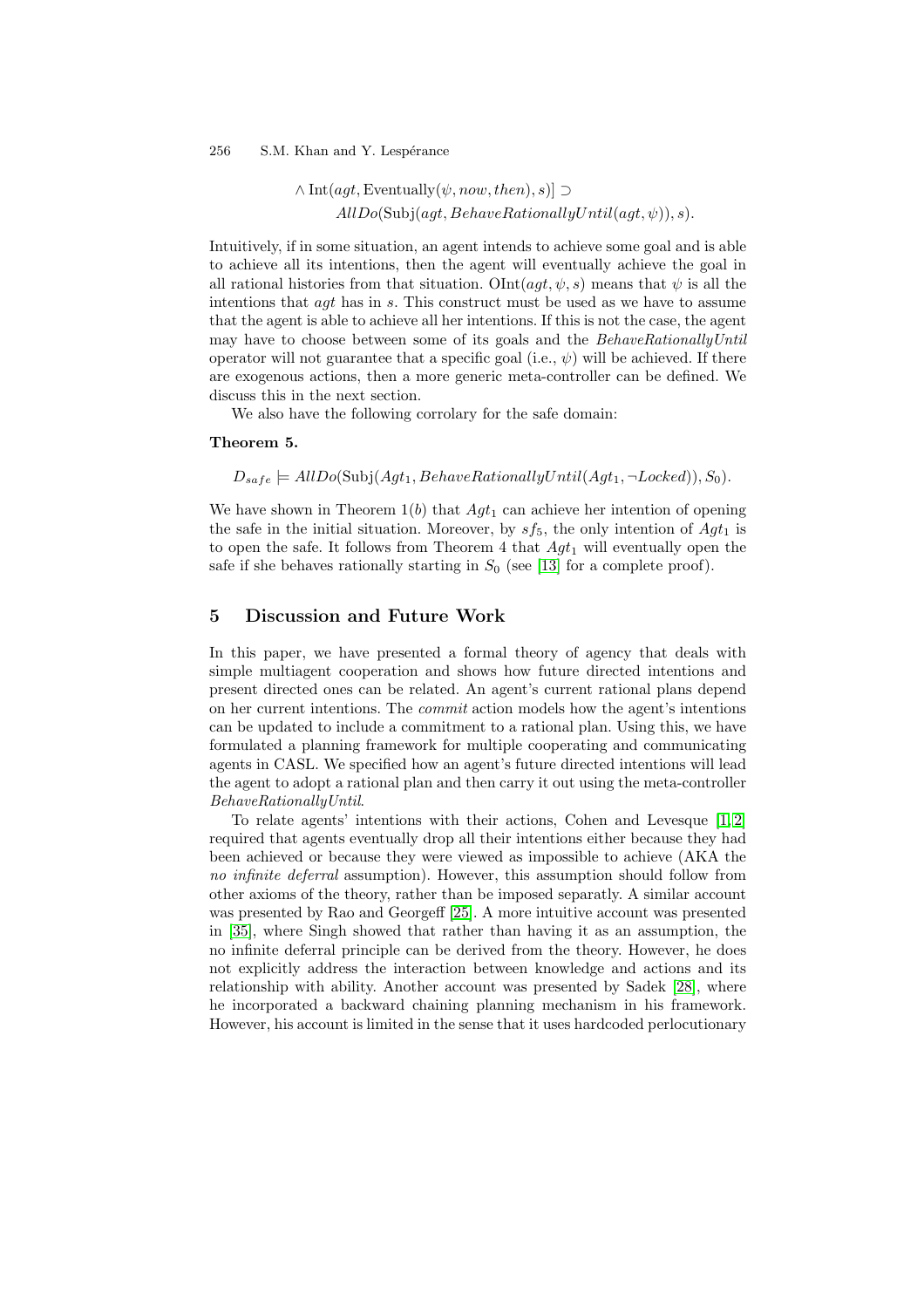or rational effects of actions rather than actual effects. Although independently motivated, our account closely resembles the one in [\[20\]](#page-17-0), where a similar notion of commitment to actions was introduced to relate intentions and actions. However, that framework does not model rationality and provide a success theorem. There has also been related work that tries to extend agent programming languages to support declarative goals [\[11, 3,](#page-16-0) [29\]](#page-17-0).

It should be noted that our formalization views communication acts as actions that change the mental states of the participants, i.e. our semantics of communication acts is mentalistic in the tradition of  $[2, 6]$ . Recently, there have been many proposals for semantics of communication acts based on social commitments [\[7, 8\]](#page-16-0). The commitments associated with a conversation would be accessible to an observer and relevant social rules could be enforced. We think that it is very important to capture the social aspects of agent comunication, the obligations that go with membership in an agent society. Enforcing these could also be useful in certain contexts. But we think that communication cannot be reduced to this public social commitments level. The reason agents communicate is that this serves their private goals. One must usually reason about these goals and the associated beliefs to really understand the agents' behavior, for instance to provide cooperative answers to queries, or to deal with the duplicitous behavior of a competitor requesting a quote for a service in order to know the agent's price and make a lower bid. Thus, a mentalistic semantics is also essential. There has also been a suggestion that public social commitment semantics support more efficient reasoning and are more "tractable". We think that this is an orthogonal issue. The efficiency of reasoning about the content of communication depends on the expressiveness of the language used to represent this content. It is possible to reason about information/knowledge efficiently if one disallows incomplete knowledge (e.g. disjunctive information). This is independent of whether the content is the subject of a social commitment or of a private intention or belief.

The theory presented here is a part of our ongoing research on the semantics of speech acts and communication in the situation calculus. In [\[13\]](#page-16-0), we present an extended version of our framework where we allow exogenous actions. To deal with these unintended actions, an agent needs to revise the plan it is committed to whenever an exogenous action occurs. In other words, she needs to un-commit from the previously committed plan, consider the new set of rational plans, and commit to one of them. We handle the un-commiting part in the SSA for *W*. The agents' commitment to a new rational plan is handled using a more general meta-controller. This controller iterates the *BehaveRationallyUntil* program as long as the goal remains un-achieved and there is a plan that is rational in the current situation. In [\[13\]](#page-16-0), we also define a notion of conditional commitment, and model some simple communication protocols using it.

Our current agent theory is overly simplistic in many ways. One strict constraint that we have is that we do not allow cooperating agents to choose how they will achieve the goals delegated to them by assuming that the planning agent knows the whole plan in advance. Only one agent is assumed to do planning. In future work, we will try to relax this restriction and to model some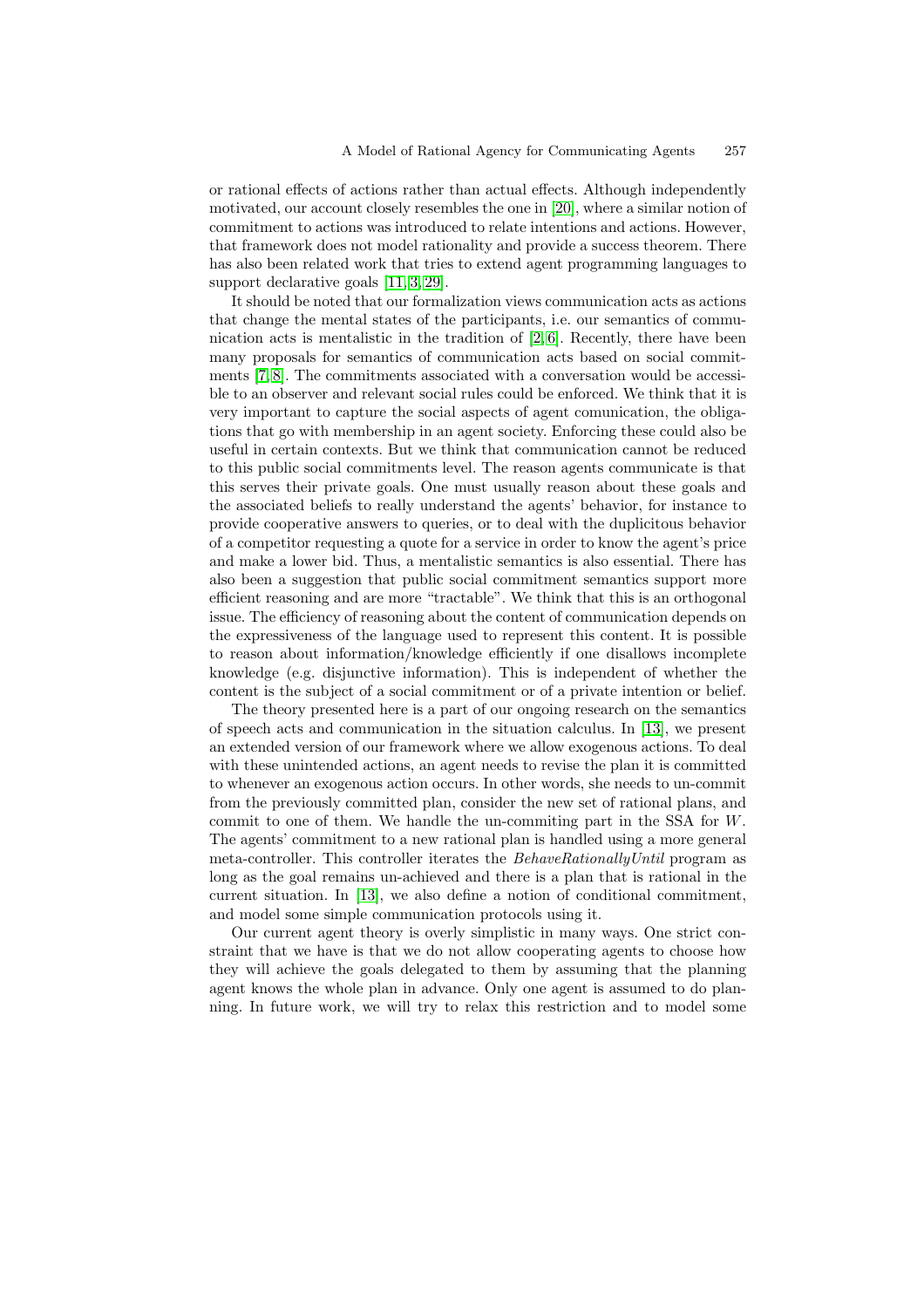<span id="page-16-0"></span>interaction protocols that involve multiple planning agents. It would also be interesting to develop tools to support multiagent programming that conform to this specification.

## **References**

- 1. Cohen, P., Levesque, H.: Intention is Choice with Commitment. Artificial Intelligence, 42:(2-3), (1990) 213–361
- 2. Cohen, P., Levesque, H.: Rational Interaction as the Basis for Communication. In: Cohen P., Morgan, J., Pollack, M. (eds.): Intentions in Communication. Cambridge, MA, MIT Press (1990) 221–255
- 3. Dastani, M., van Riemsdijk, B., Dignum, F., and Meyer, J.-J.C.: A Programming Language for Cognitive Agents Goal Directed 3APL. In: Dastani, M., Dix, J., and El Fallah-Seghrouchni, A. (eds.): Programming Multi-Agent Systems, 1st Int. Workshop, PROMAS 2003, Selected Revised and Invited Papers. LNCS 3067 (2004) 111–130
- 4. De Giacomo, G., Lespérance, Y., Levesque, H., and Sardina, S.: On the Semantics of Deliberation in IndiGolog - From Theory to Implementation. Annals of Mathematics and Artificial Intelligence, 41(2-4) (2004) 259–299
- 5. De Giacomo, G., Lespérance, Y., Levesque, H.: ConGolog, a Concurrent Programming Language Based on the Situation Calculus. Artificial Intelligence, 121 (2000) 109–169
- 6. Foundations for Intelligent Physical Agents: FIPA Communicative Act Library Specification. Document 37 (1997-2002)
- 7. Flores, R., Pasquier, P., and Chaib-draa, B.: Conversational semantics with social commitments. In: van Eijk, R., Huget, M.-P., and Dignum, F. (eds.): Developments in Agent Communication. LNCS (2004)
- 8. Fornara, N., Vigano, F., and Colombetti, M.: Agent communication and institutional reality. In: van Eijk, R., Huget, M.-P., and Dignum, F. (eds.): Developments in Agent Communication. LNCS (2004)
- 9. Herzig, A., Longin, D.: A Logic of Intention with Cooperation Principles and with Assertive Speech Acts as Communication Primitives. In: Proc. of AAMAS 02 (2002)
- 10. Hoare, C.: Communicating Sequential Processes. Prentice Hall Int. (1985)
- 11. van der Hoek, W., Hindriks, K., de Boer, F., Meyer, J.-J.Ch.: Agent Programming with Declarative Goals. In: Castelfranchi, C., Lespérance, Y. (eds.): Intelligent Agents VII, Proc. of ATAL 00, LNAI 1986 (2000)
- 12. Huber, M., Kumar, S., and McGee, D.: A suite of performatives based upon joint intention theory. In: van Eijk, R., Huget, M.-P., and Dignum, F. (eds.): Developments in Agent Communication. LNCS (2004)
- 13. Khan, S.: A Situation Calculus Account of Multiagent Planning, Speech Acts, and Communication. M.Sc Thesis. Dept. of Computer Science, York University. In preparation (2004)
- 14. Lakemeyer, G., Levesque, H.: AOL: A Logic of Acting, Sensing, Knowing, and Only-Knowing. In: Proc. of KR 98 (1998) 316–327
- 15. Lespérance, Y., Levesque, H. J., Lin, F., Marcu, D., Reiter, R., Scherl, R.: Foundations of a Logical Approach to Agent Programming. In: Wooldridge, M., Muller, J., Tambe, M. (eds.): Intelligent Agents Vol. II - Proc. of ATAL 95 (1996) 331–346
- 16. Lespérance, Y., Levesque, H., Lin, F., Scherl, R.: Ability and Knowing How in the Situation Calculus. Studia Logica 66(1) (2000) 165–186